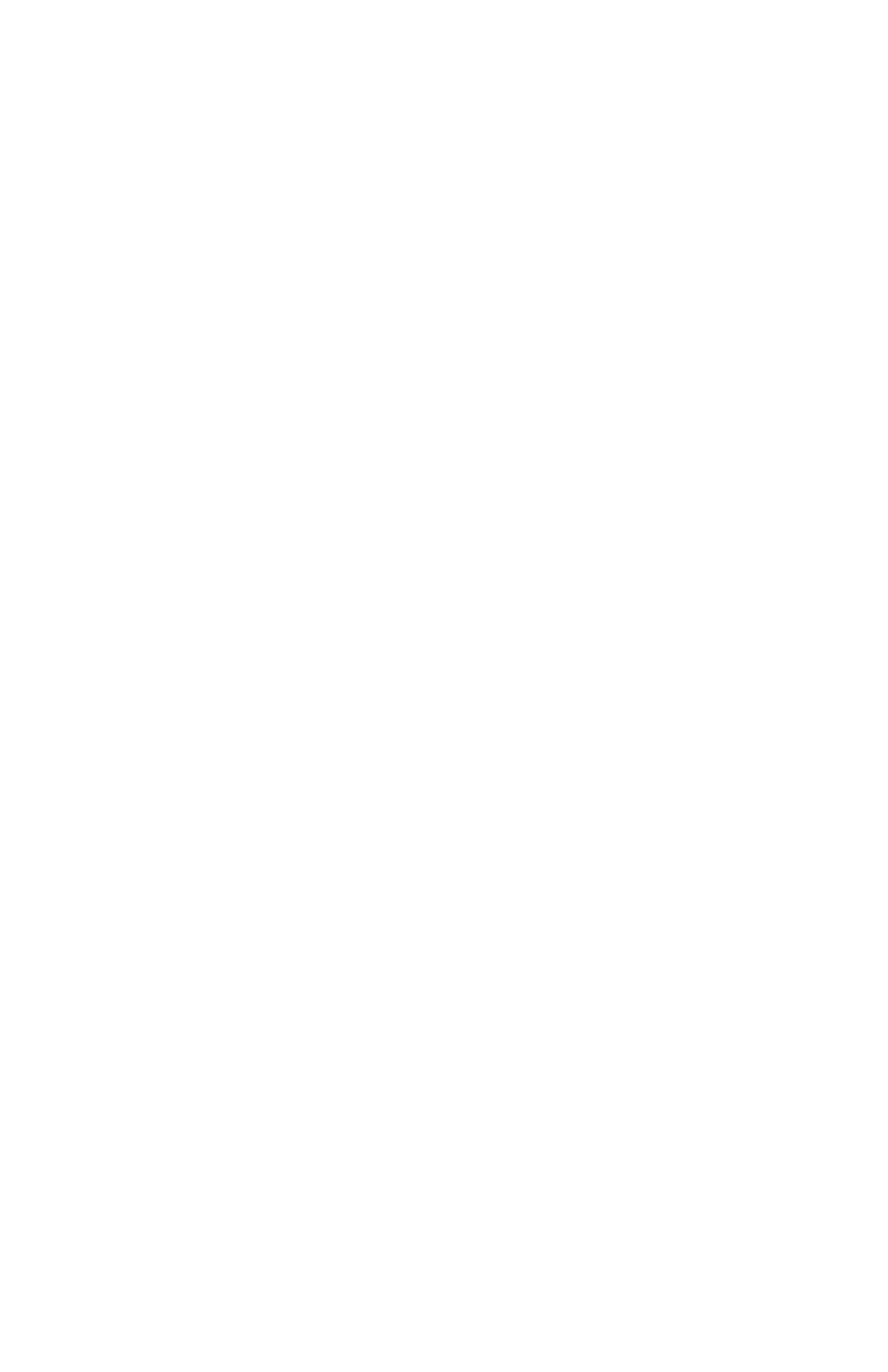### **Group Mortgage Protection – Creditor's Group Insurance**

This Product Guide and Certificate of Insurance (together the "Product Guide") describes the optional insurance coverage for which you have enrolled and also acts as your certificate of insurance. Please read it together with a copy of your completed Insurance Enrolment provided to you by the Group Policyholder.

This Product Guide contains important information about your insurance, including terms and conditions which may exclude, restrict or limit your coverage or benefits. This Product Guide includes information on all insurance coverage available under the Group Policy, including those that you may not have selected.

A summary of the principal provisions of the Group Policy is outlined in the following pages. If there is any conflict between the terms and conditions of the Product Guide and those described in the Group Policy, the terms and conditions of the Group Policy shall govern.

In this Product Guide, certain words have specific and defined meanings. These terms are explained under the heading "Definitions" and in other places throughout this document.

For the purpose of this Product Guide, the terms "you" and "your" reference each individual:

- a) who is eligible for insurance under the Group Policy, meaning a natural person (or persons) who has (or have) obtained a Loan or Mortgage with the Group Policyholder:
	- i) for which they are liable and have a legal obligation to repay, either in whole or in part, as a borrower, co-borrower, co-signer, quarantor or endorser; or
	- ii) in the case of a Business, have a legal obligation to repay the Mortgage to the Group Policyholder either as a Business owner, key person, or any person associated with the Business who is obligated to the debt;
- b) who is named on the Insurance Enrolment and has enrolled for one or more types of insurance under the Group Policy;
- c) for whom we have received the Premium; and
- d) to whom we have issued a Product Guide.

The terms "we", "us", "our" and "Co-operators Life" refer to the Co-operators Life Insurance Company.

You may, at any time, request a copy of the Group Policy and any amendments made to it by contacting the Group Policyholder.

Please read this carefully and keep it in a safe place. You may need to refer to it later if you have questions about your insurance or if you need to make a claim.

### **Questions**

#### **About Your Insurance**

If you have any questions about your insurance, please call Client Services at 1.800.263.9120.

#### **About Your Mortgage**

If you have any questions about your Mortgage, please contact the Group Policyholder Contact shown on your Insurance Enrolment.

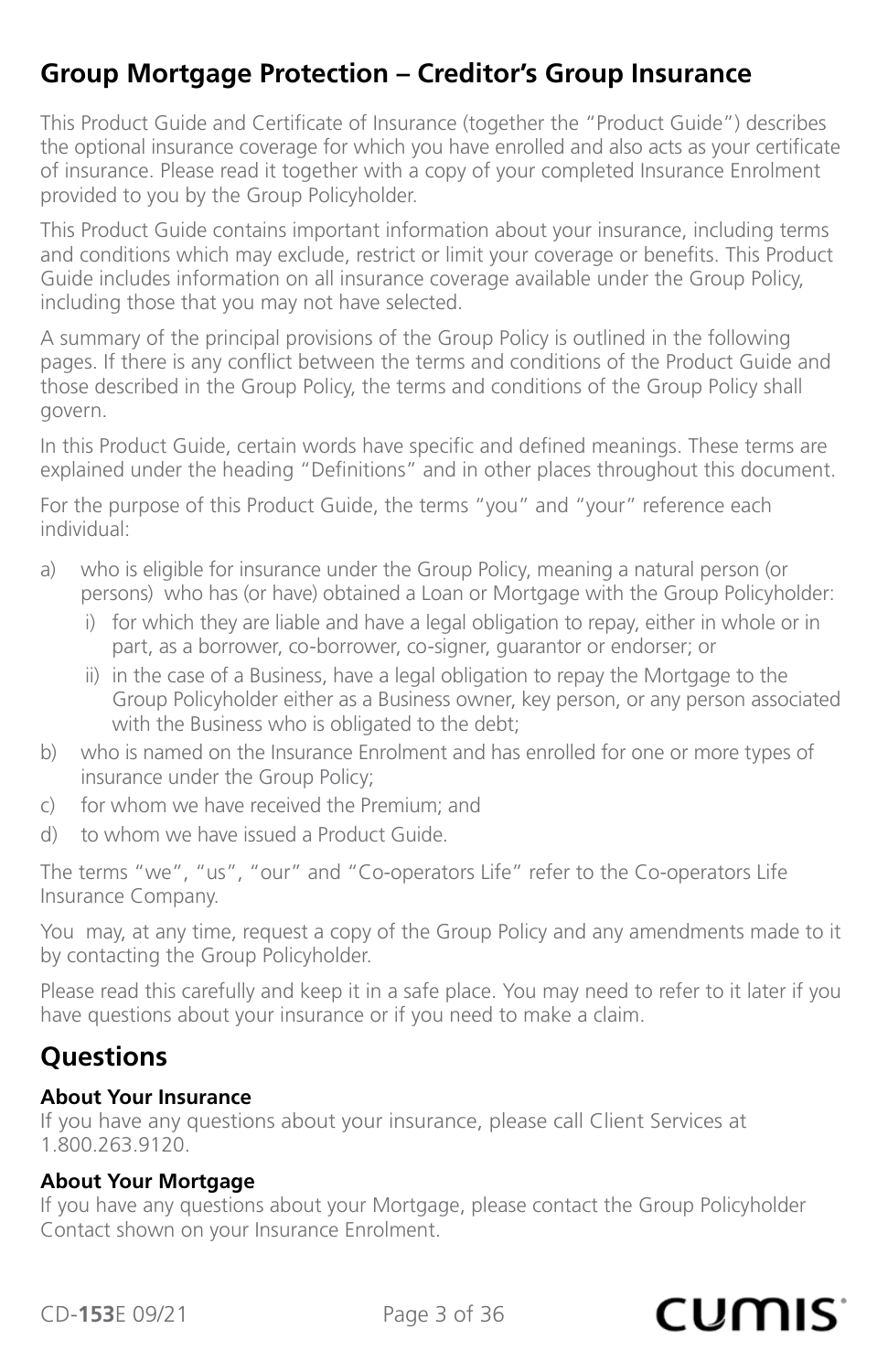## **Table of Contents**

| EXCLUSIONS: When Your Life Insurance Benefit Will Not Be Paid  12             |  |
|-------------------------------------------------------------------------------|--|
|                                                                               |  |
|                                                                               |  |
|                                                                               |  |
|                                                                               |  |
| EXCLUSIONS: When Your Critical Illness Insurance Benefit Will Not Be Paid  15 |  |
|                                                                               |  |
|                                                                               |  |
|                                                                               |  |
|                                                                               |  |
|                                                                               |  |
| EXCLUSIONS: When Your Disability Benefit Will Not Be Paid  19                 |  |
|                                                                               |  |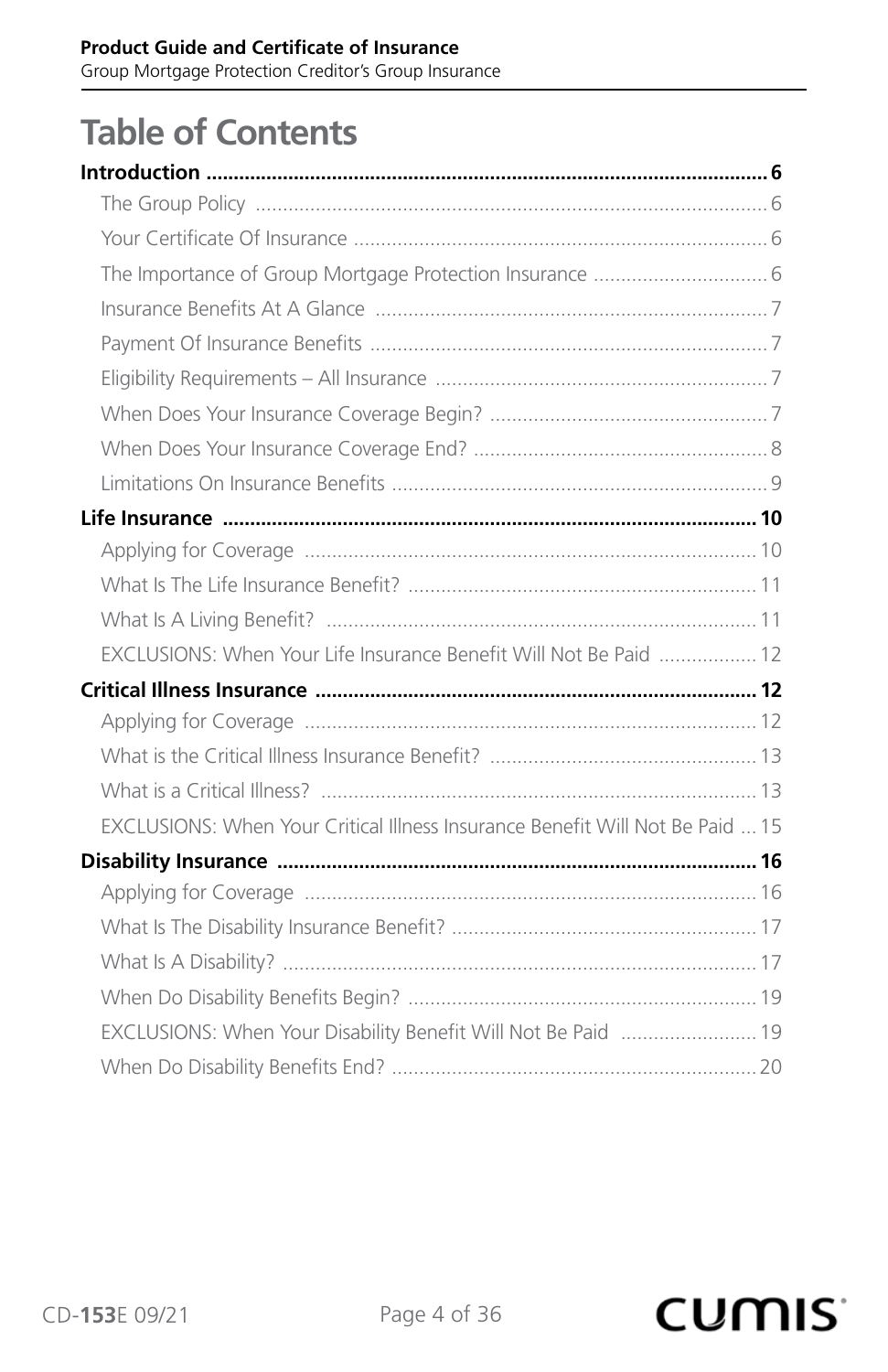| EXCLUSIONS: When Your Loss of Employment Benefit Will Not Be Paid  23 |  |
|-----------------------------------------------------------------------|--|
|                                                                       |  |
|                                                                       |  |
|                                                                       |  |
|                                                                       |  |
|                                                                       |  |
|                                                                       |  |
|                                                                       |  |
|                                                                       |  |
|                                                                       |  |
|                                                                       |  |
|                                                                       |  |
|                                                                       |  |
|                                                                       |  |
|                                                                       |  |
|                                                                       |  |
|                                                                       |  |
|                                                                       |  |
|                                                                       |  |
|                                                                       |  |
|                                                                       |  |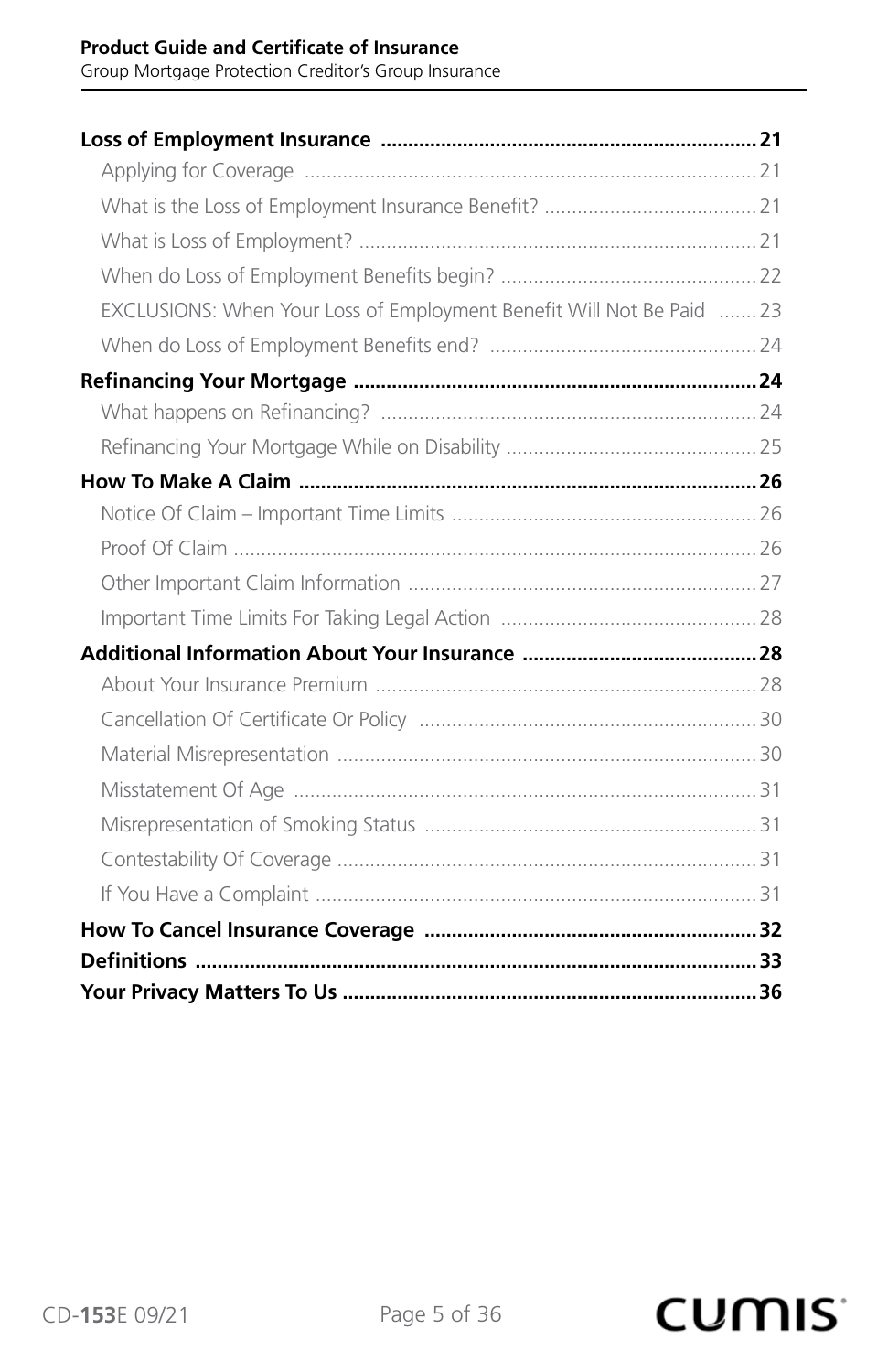## <span id="page-5-0"></span>**Introduction**

## **The Group Policy**

Co-operators Life Insurance Company has issued a creditor's group insurance policy to the Group Policyholder specified on your Insurance Enrolment. The Group Policy provides creditor's group insurance, as described in this Product Guide, to eligible borrowers of the Group Policyholder who enrol and pay the required Premium. The Group Policy and this Product Guide are non-participating. This means your insurance coverage has no cash value and pays no dividends.

## **Your Certificate Of Insurance**

You are receiving this Product Guide and Certificate of Insurance because you chose to enrol in one or more types of insurance available to you under the Group Policy. It acts as your certificate of insurance and, along with your Insurance Enrolment (once insurance coverage is issued by us) is proof of your coverage under the Group Policy.

*NOTE: The Group Policyholder may not offer all types of insurance described in this Product Guide. Please see your Insurance Enrolment to confirm the type of insurance for which you have enrolled.*

The terms and conditions of your insurance are found in:

- your Insurance Enrolment;
- this Product Guide;
- the Group Policy and any amendments; and
- any offers of insurance coverage accepted by you in writing.

All rights and obligations under the Group Policy will be governed by the laws of Canada and the provincial jurisdiction in which you reside at time of enrolment.

You have the right to examine and obtain a copy of the Group Policy and certain other written statements or records you have submitted to us (if any), subject to certain access limitations.

## **The Importance of Group Mortgage Protection Insurance**

The Group Mortgage Protection Insurance underwritten by Co-operators Life is an optional insurance product which offers security during times of financial hardship caused by certain life events.

If your insurance Premium payments are up to date and the information you provided when you enrolled is complete and accurate, insurance benefits will be payable, subject to the applicable terms, conditions and exclusions, as set out in this Product Guide and Certificate of Insurance.

*NOTE: You may be issued insurance coverage upon review of your application with exclusions not specified in this Product Guide. An offer will be sent to you separately regarding these exclusions, if any, which you will be required to accept in writing.*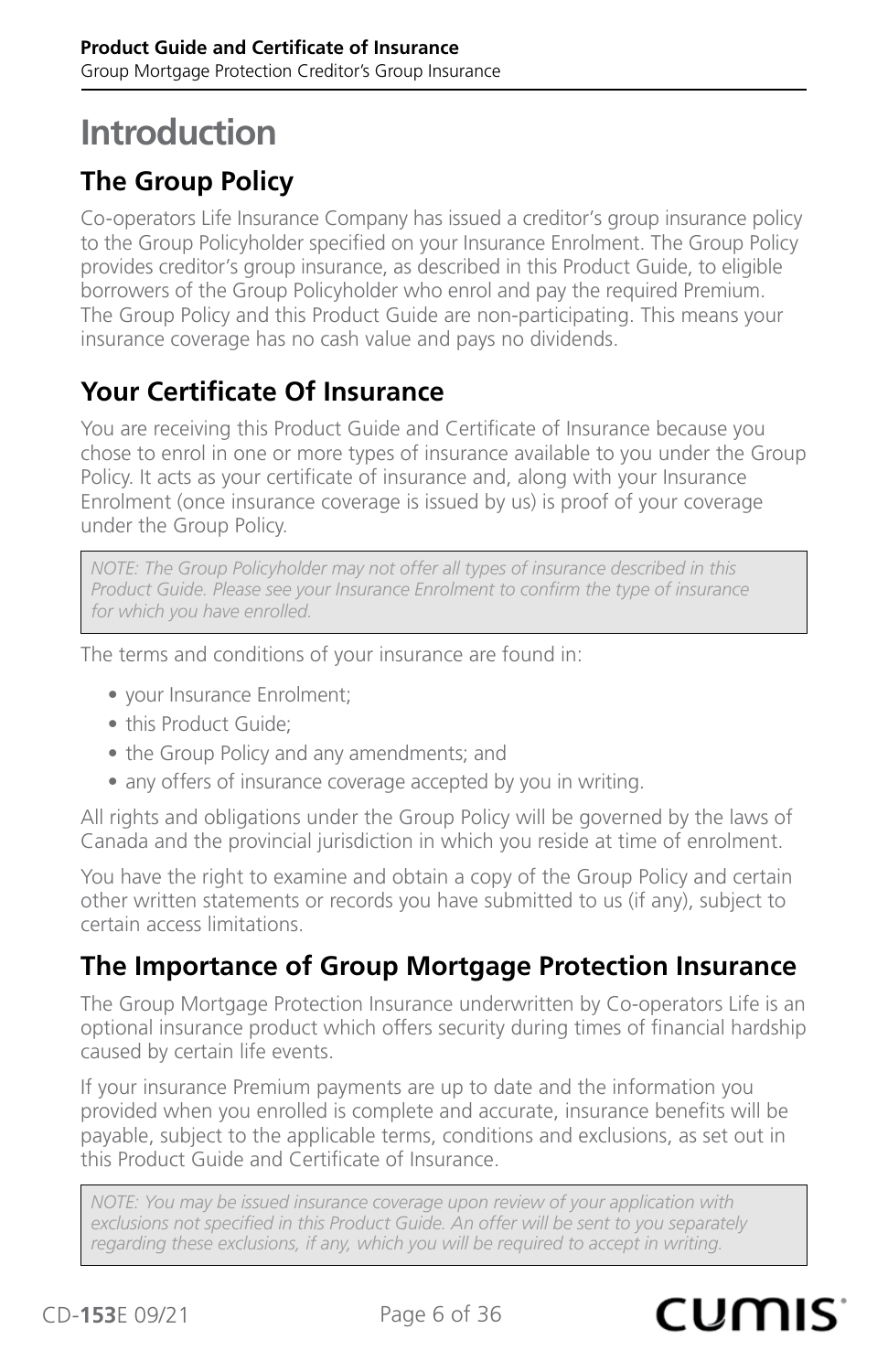### <span id="page-6-0"></span>**Insurance Benefits At A Glance**

- **Life Insurance:** Pays off or reduces your outstanding Insured Mortgage if you die.
- **Critical Illness Insurance:** Pays off or reduces your outstanding Insured Mortgage if you are Diagnosed with a covered critical illness.
- **Disability Insurance:** Covers your Insured Mortgage payment if you become Totally Disabled.
- **Loss of Employment Insurance:** Covers your Insured Mortgage payment if you experience an involuntary loss of Employment.

### **Payment Of Insurance Benefits**

If payable, insurance benefits will be paid to the Group Policyholder. As the creditor for your Insured Mortgage, the Group Policyholder will apply the benefits towards the Outstanding Balance of your Insured Mortgage or otherwise to your credit.

## **Eligibility Requirements – All Insurance**

*NOTE: You must meet the eligibility requirements explained below. If you do not, you will not have any insurance coverage under this Product Guide and Certificate of Insurance.*

You are eligible to enrol for life insurance, critical illness, disability insurance and loss of employment insurance on your Mortgage if, as of the Requested Effective Date shown on your Insurance Enrolment:

- you are a Canadian resident (living in Canada at least six months out of the year);
- you have a legal obligation to repay your Mortgage to the Group Policyholder, either as a borrower, co-borrower, co-signer, guarantor or endorser;
- you have a legal obligation to repay your Mortgage to the Group Policyholder either as a Business owner, key person, or any person associated with the Business who is obligated to the debt;
- your age is within the Minimum/Maximum Eligibility Age for each type of insurance for which you have enrolled, as shown on your Insurance Enrolment; and
- you have not made a claim for a living benefit (accelerated death benefit) under any creditor's group insurance policy or certificate of insurance issued by us.

## **When Does Your Insurance Coverage Begin?**

Your Effective Date of Insurance for Group Mortgage Protection begins on the latest of the following dates:

- the Requested Effective Date as stated on your Insurance Enrolment; or
- the date of written notice of approval of your Group Mortgage Protection Insurance certificate.

If you would like to enrol for additional benefits which were previously waived, or make any changes to your existing coverage, you may contact the Group Policyholder for more information.

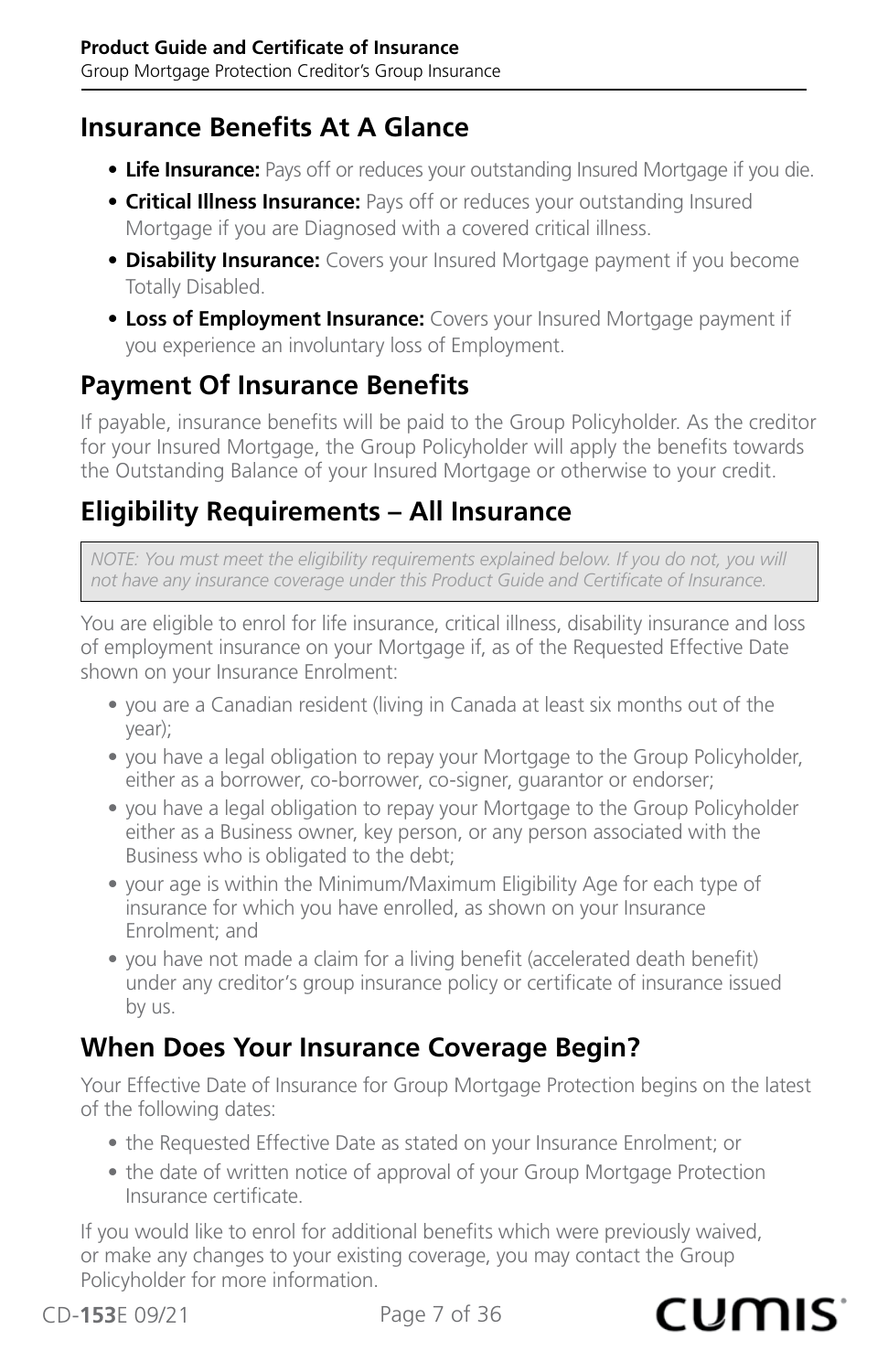<span id="page-7-0"></span>A debit of insurance Premium from your account, or the collection of insurance Premium in error, does not make insurance effective if you are not otherwise eligible or insurable for coverage.

**Interim Insurance Coverage** is the period of time between the Requested Effective Date of insurance and the disbursement date of Mortgage funds. This means Group Mortgage Protection insurance coverage will be provided in advance of Mortgage funds being disbursed by the Policyholder and applies under the following conditions:

- the Mortgage has been approved by the Group Policyholder; and
- insurance coverage has been issued by CUMIS; and
- premium is paid in full when due.

Interim Insurance Coverage is limited to a 12 consecutive month period immediately following the Requested Effective Date of insurance.

If a life or critical illness insurance claim is submitted and approved during this interim period, the Outstanding Balance of the Mortgage will be paid to the Group Policyholder, subject to the limitations and exclusions described in this Product Guide.

If a Total Disability or loss of employment insurance claim is submitted and approved during this interim period, the insured monthly benefit amount will be paid to the Group Policyholder and applied to your Mortgage.

## **When Does Your Insurance Coverage End?**

All insurance coverage, that is, life insurance, disability insurance, critical illness insurance and/or loss of employment insurance coverage, for which you have enrolled, will end on the earlier of the following:

- a) the expiry of the Maximum Term of Insurance, as shown on your Insurance Enrolment;
- b) the expiry of the Amortization Period for your Insured Mortgage, as shown on your Insurance Enrolment;
- c) the date you reach the Coverage Termination Age as shown on your Insurance Enrolment:
- d) the Expiry of Insurance, as shown on your Insurance Enrolment;
- e) the date we receive your written cancellation request, or, where insurance coverage is provided for more than one person, the date we receive a written cancellation request from all Insureds;
- f) the date your Insured Mortgage is paid in full, refinanced and replaced by new insurance coverage, discharged or assumed by another person;
- g) the date you are released, by operation of law, from your legal obligation to repay your Insured Mortgage (whether upon discharge from bankruptcy or otherwise):
- h) the date you transfer or assign your Insured Mortgage to a creditor other than the Group Policyholder;
- i) the date your insurance Premium is more than 75 days in arrears;

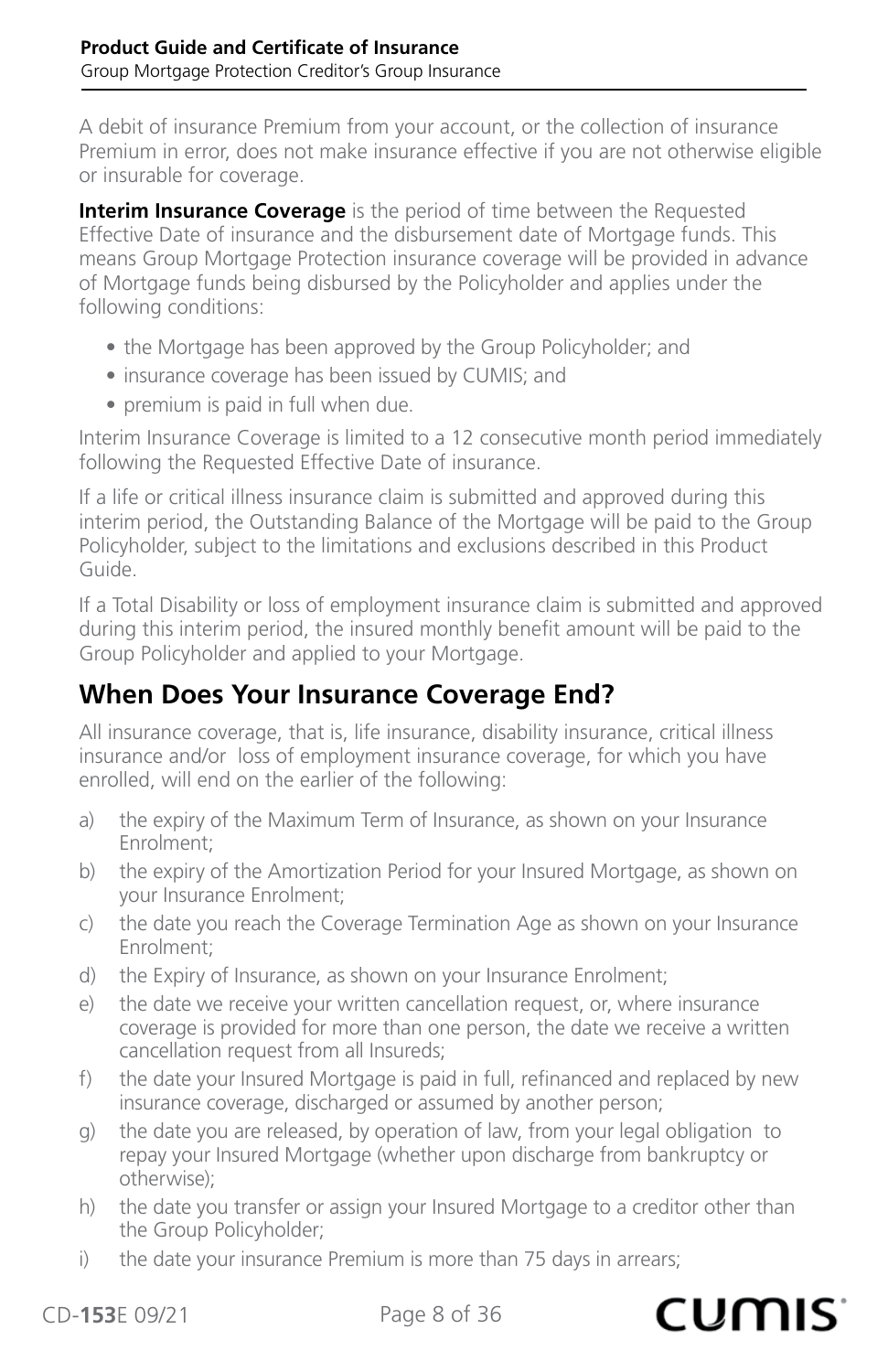- <span id="page-8-0"></span>j) the date you have missed more than six consecutive payments, on your Insured Mortgage;
- k) the date we pay a life insurance benefit, a living benefit or a critical illness insurance benefit under this Product Guide;
- l) the date the Group Policy is terminated in accordance with its terms; and
- m) the date of your death.

#### **Limitations On Insurance Benefits**

For all insurance, there are limits on the total amount of insurance you can obtain and how long your insurance will remain in force. For disability insurance and loss of employment insurance, there are also limits on how long we will pay benefits if a claim is made. The amount of insurance coverage on your Mortgage may be less than your Approved Mortgage Amount.

**Maximum Benefit Period Per Occurrence** means the maximum limit on the total number of months for which we will pay disability insurance and loss of employment insurance benefits for a single claim, as shown on your Insurance Enrolment.

**Maximum Cumulative Benefit Payable** means the maximum limit on the total amount of disability insurance and loss of employment insurance benefits we will pay for any Mortgage, as shown on your Insurance Enrolment.

If your life insurance coverage amount or, if applicable, critical illness insurance coverage amount is less than the Maximum Cumulative Benefit Payable, your disability insurance or loss of employment insurance benefit payments will be capped at the life or critical illness insurance coverage amount.

**Maximum Insurance Available** means the maximum limit on the amount of life insurance and critical illness insurance coverage we will issue for any Mortgage as shown on your Insurance Enrolment.

**Maximum Monthly Benefit Payable** means the maximum limit on the monthly amount of disability insurance and loss of employment insurance benefits we will pay for any Mortgage, as shown on your Insurance Enrolment.

**Maximum Term of Insurance** means the maximum period of time for which we will provide insurance on any Mortgage, as shown on your Insurance Enrolment.

Your Mortgage will not be insured for the full duration of the amortization period if:

- the amortization period of your Mortgage extends beyond the Coverage Termination Age shown on your Insurance Enrolment; or
- the disbursement of Mortgage funds is after your Effective Date of Insurance.

Once your insurance coverage has expired, we will not pay any benefits after that time.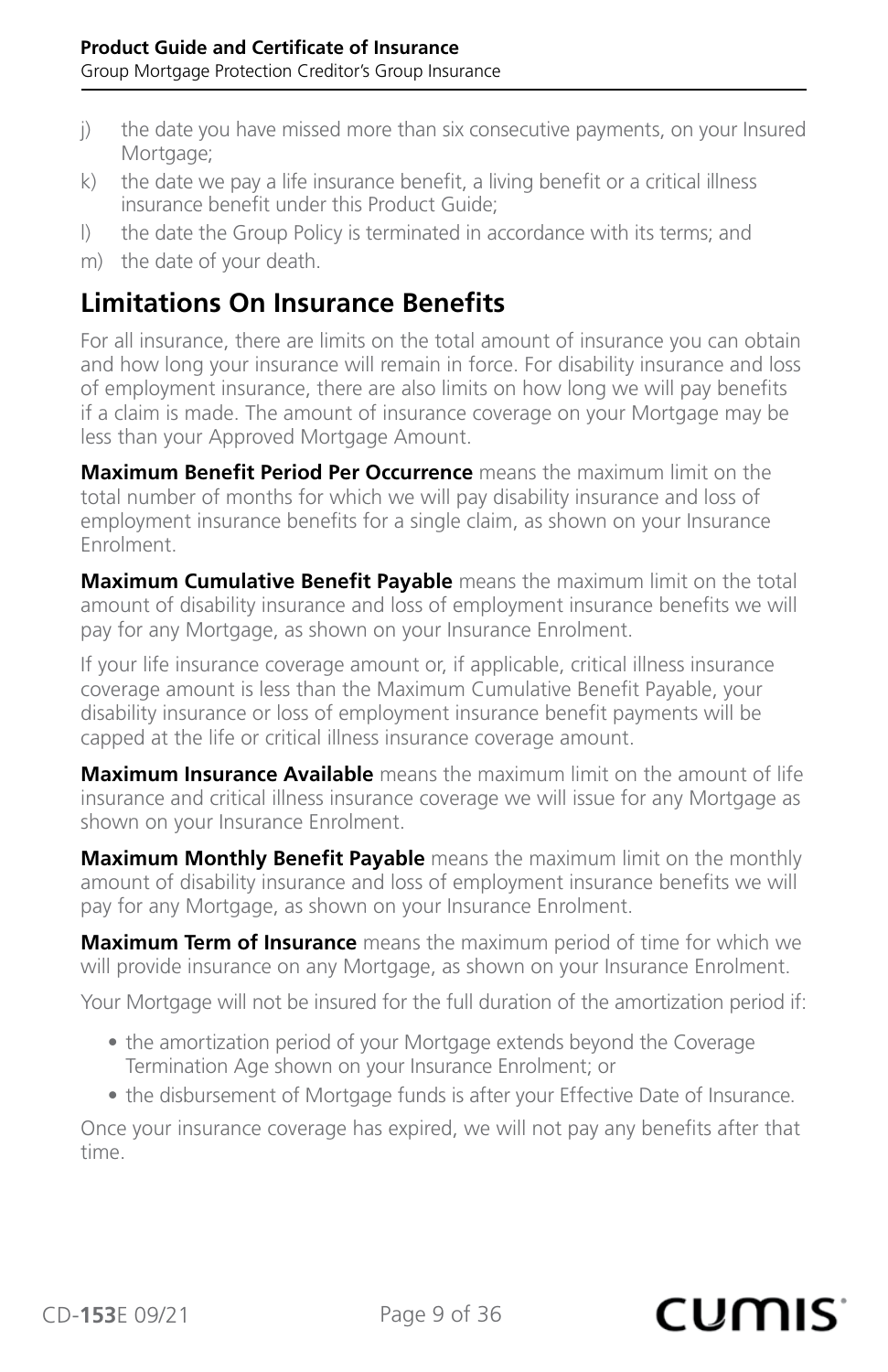### <span id="page-9-0"></span>**Reduced Insurance Benefit**

If, at the time of application, the amount of insurance coverage for which you have enrolled and which we have issued is less than your approved Mortgage or Mortgage payment amount, a Percentage of Coverage is calculated. Insurance Premium is calculated on the insurance coverage amount and the benefit paid at time of claim is pro-rated.

#### **Pro-Rated Insurance Calculation Example**

You have been approved for a \$500,000 Mortgage with a monthly payment amount of \$1,600. You have chosen to apply for life insurance and critical illness insurance coverage of \$250,000, plus disability insurance and loss of employment insurance coverage of \$1,200.

| Coverage type                             | Life Insurance / Critical<br>Illness Insurance | Disability Insurance / Loss<br>of Employment Insurance |
|-------------------------------------------|------------------------------------------------|--------------------------------------------------------|
| Original Loan amount<br>Monthly Payment:  | \$500,000                                      | \$1,600                                                |
| Insurance Coverage                        | \$250,000 (or 50% of<br>loan)                  | \$1,200 (or 75% of loan                                |
| Amount (as chosen at                      |                                                | payment)                                               |
| the point of sale):                       |                                                |                                                        |
| (Premium is calculated<br>on this amount) |                                                |                                                        |
| Outstanding Balance at<br>time of death:  | \$300,000                                      | N/A                                                    |
| Benefit payable at Time<br>of Claim:      | \$150,000 (\$300,000 x<br>$50\%$ )             | $$1,200 ($1,600 \times 75\%)$                          |

## **Life Insurance**

## **Applying for Coverage**

If you are applying for life insurance coverage, you must answer the health questions on your Insurance Enrolment. Your answers help us assess your eligibility for the amount of insurance for which you have enrolled.

Your application for insurance coverage may be automatically issued. If your application does not qualify for automatic approval, then we will also ask you to provide us with additional health, medical or other information as part of our assessment.

When we have completed our review of your eligibility for life insurance, we will notify you in writing if we issue or decline your application for life insurance coverage.

If we are unable to provide you with insurance as applied for under the Insurance Enrolment, we may offer you insurance coverage, at a higher Premium, based on part or all of the amount of insurance for which you have enrolled.

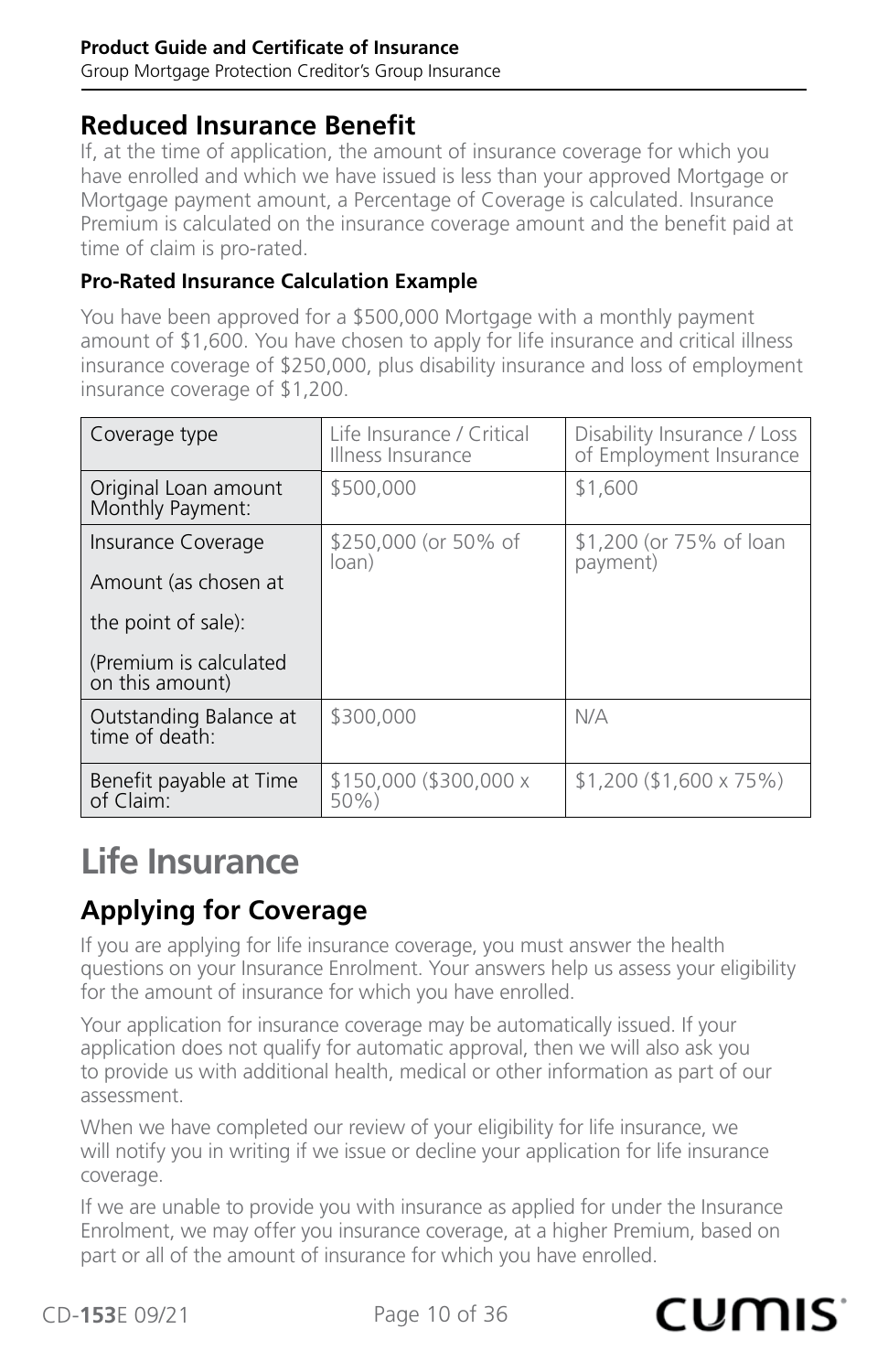### <span id="page-10-0"></span>**What Is The Life Insurance Benefit?**

If you have been issued life insurance coverage and you meet the terms and conditions of this Product Guide, when you die, we will pay a life insurance benefit as of the date of your death, plus any applicable Mortgage Pre-Payment Penalty, as calculated by the Group Policyholder.

The amount of life insurance benefit payable will be the lesser of:

- the Outstanding Balance of your Mortgage at the date of death multiplied by the Percentage of Coverage calculated; or
- the Outstanding Balance calculated based on the original payment schedule and amortization period of your Mortgage.

We will also pay Accrued Interest on the Outstanding Balance of your Insured Mortgage as well as Settlement Interest.

Life insurance benefits payable will not exceed:

- the amount of insurance coverage which we have issued to you; or
- the Maximum Insurance Available shown on your Insurance Enrolment.

*NOTE: If the amount of insurance for which you have enrolled and we have issued is less than your Mortgage amount, the amount of your life insurance benefit will be reduced proportionately as described in the pro-rated insurance calculation example.*

This life insurance benefit is subject to the limitations and exclusions described in this Product Guide.

## **What Is A Living Benefit?**

If we issue life insurance coverage to you, then you are eligible for the living benefit (accelerated death benefit).

If you are Diagnosed with a terminal illness (your life expectancy from that terminal illness is 12 months or less) as determined by a Licensed Physician we consider appropriate to make such a Diagnosis, you are eligible to make a living benefit insurance claim.

*NOTE: A living benefit claim must be made prior to death occurring.*

We will pay an insurance benefit based on the date of your Diagnosis plus any applicable Mortgage Pre-Payment Penalty, equal to the lesser of the following amounts, as calculated by the Group Policyholder:

- the Outstanding Balance of your Mortgage as of the Date of Diagnosis of your terminal illness multiplied by the Percentage of Coverage calculated; or
- the Outstanding Balance calculated based on the original payment schedule and amortization period of your Mortgage.

We will also pay Accrued Interest on the Outstanding Balance of your Insured Mortgage as well as Settlement Interest.

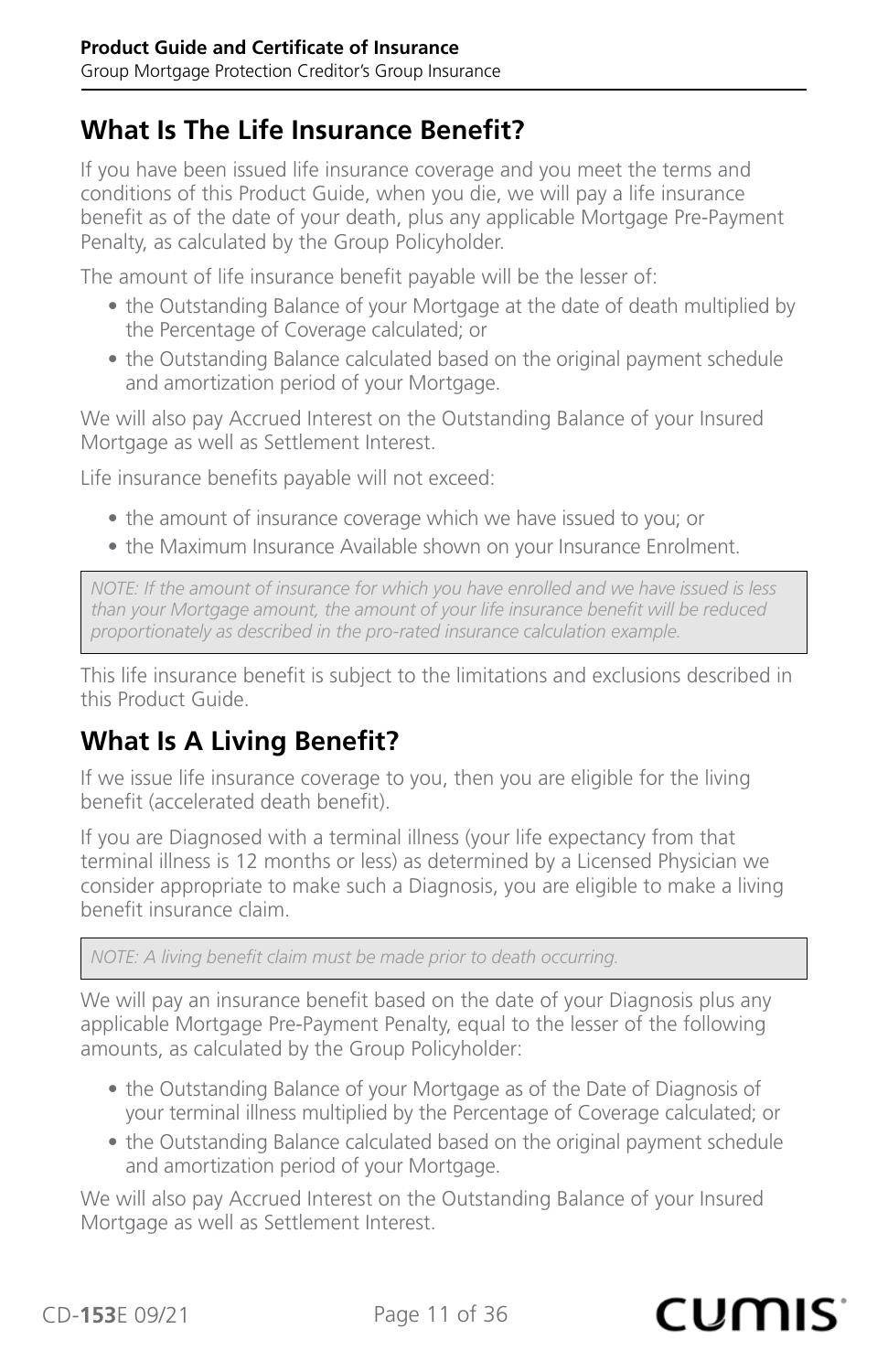<span id="page-11-0"></span>The amount of insurance payable for a living benefit will not exceed:

- the amount of life insurance coverage which we have issued to you; or
- the Maximum Insurance Available shown on your Insurance Enrolment.

*NOTE: If the amount of insurance for which you have enrolled and we have issued is less than your Mortgage amount, your living benefit insurance amount will be reduced proportionately as described in the pro-rated insurance calculation example.*

This living benefit is subject to the limitations and exclusions described in this Product Guide.

#### **EXCLUSIONS: When Your Life Insurance Benefit Will Not Be Paid**

The life insurance benefit or living benefit is not payable if your cause of loss results directly or indirectly from or is in any way related to:

- you committing Suicide within two years after the Effective Date of Insurance (applicable to life insurance benefit only);
- you committing or attempting to commit a criminal offence;
- you using or ingesting any drug, alcohol, poisonous substance, intoxicant and/or narcotic other than as prescribed and administered by or in accordance with the instruction of a Licensed Physician;
- your operation or control of any motorized vehicle or watercraft with blood alcohol concentration in excess of legal limits in the applicable jurisdiction;
- you or your estate representative not providing us with notice and proof of your claim within the time limits specified in this Product Guide.

## **Critical Illness Insurance**

## **Applying for Coverage**

You are eligible to enrol for critical illness insurance on your Mortgage if, as of the Requested Effective Date shown on your Insurance Enrolment:

- you have also enrolled for life insurance on your Mortgage; and
- you have not had a claim for a critical illness insurance benefit under any creditor's group insurance policy or certificate of insurance issued by us.

The amount of critical illness insurance coverage for which you enrol must be the same as the amount of life insurance for which you enrol.

If you are applying for critical illness insurance coverage, you must answer the health questions on the Insurance Enrolment. Your answers help us assess your eligibility for the amount of insurance for which you have enrolled.

Your application for insurance coverage may be automatically issued. If your application does not qualify for automatic approval, then we will also ask you to provide us with additional health, medical or other information as part of our assessment.

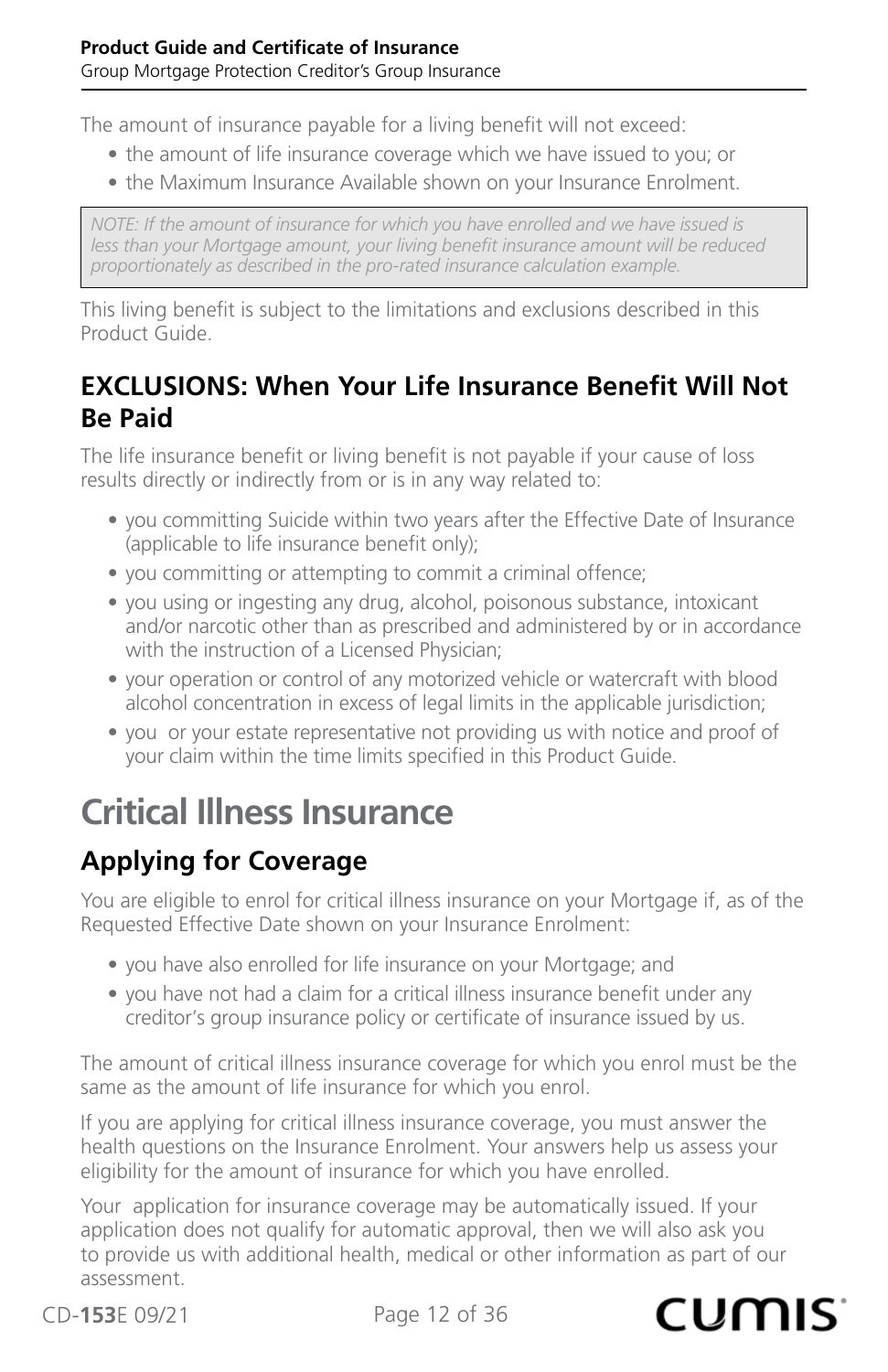<span id="page-12-0"></span>When we have completed our review of your eligibility for critical illness insurance, we will notify you in writing if we issue or decline your critical illness insurance coverage.

#### **What is the Critical Illness Insurance Benefit?**

If you have been issued critical illness insurance coverage and you meet the terms and conditions of this Product Guide, we will pay an insurance benefit as of the date of your Diagnosis plus any applicable Mortgage Pre-Payment Penalty, as calculated by the Group Policyholder. Your Diagnosis with a critical illness must be confirmed by appropriate results.

To be eligible for a critical illness insurance benefit, your Diagnosis of heart attack, stroke or cancer must be made after the Effective Date of Insurance and before your insurance ends.

The amount of critical illness insurance benefit payable will be the lesser of:

- the Outstanding Balance of your Mortgage as of the Date of Diagnosis multiplied by the Percentage of Coverage calculated; or
- the Outstanding Balance calculated based on the original payment schedule and amortization period of your Mortgage.

We will also pay Accrued Interest on the Outstanding Balance of your Insured Mortgage as well as Settlement Interest.

Critical Illness insurance benefits payable will not exceed:

- the amount of insurance coverage which we have issued to you; or
- the Maximum Insurance Available shown on your Insurance Enrolment.

*NOTE: If the amount of insurance for which you have enrolled and we have issued is less than your Mortgage amount, the amount of your critical illness insurance benefit will be reduced proportionately as described in the pro-rated insurance calculation example.*

This critical illness insurance benefit is subject to the limitations and exclusions described in this Product Guide.

## **What is a Critical Illness?**

Critical illnesses are Heart Attack, Stroke and Cancer, which are defined as follows:

**Heart Attack** (acute myocardial infarction) means the definite Diagnosis of death of heart muscle, due to obstruction of blood flow, that results in a rise and fall of cardiac biomarker to levels considered diagnostic of acute myocardial infarction, with at least one (1) of the following:

- heart attack symptoms;
- new electrocardiogram (ECG) changes consistent with a heart attack; or
- development of new pathological Q waves on ECG following an intra-arterial cardiac procedure including, but not limited to, coronary angiography and or angioplasty.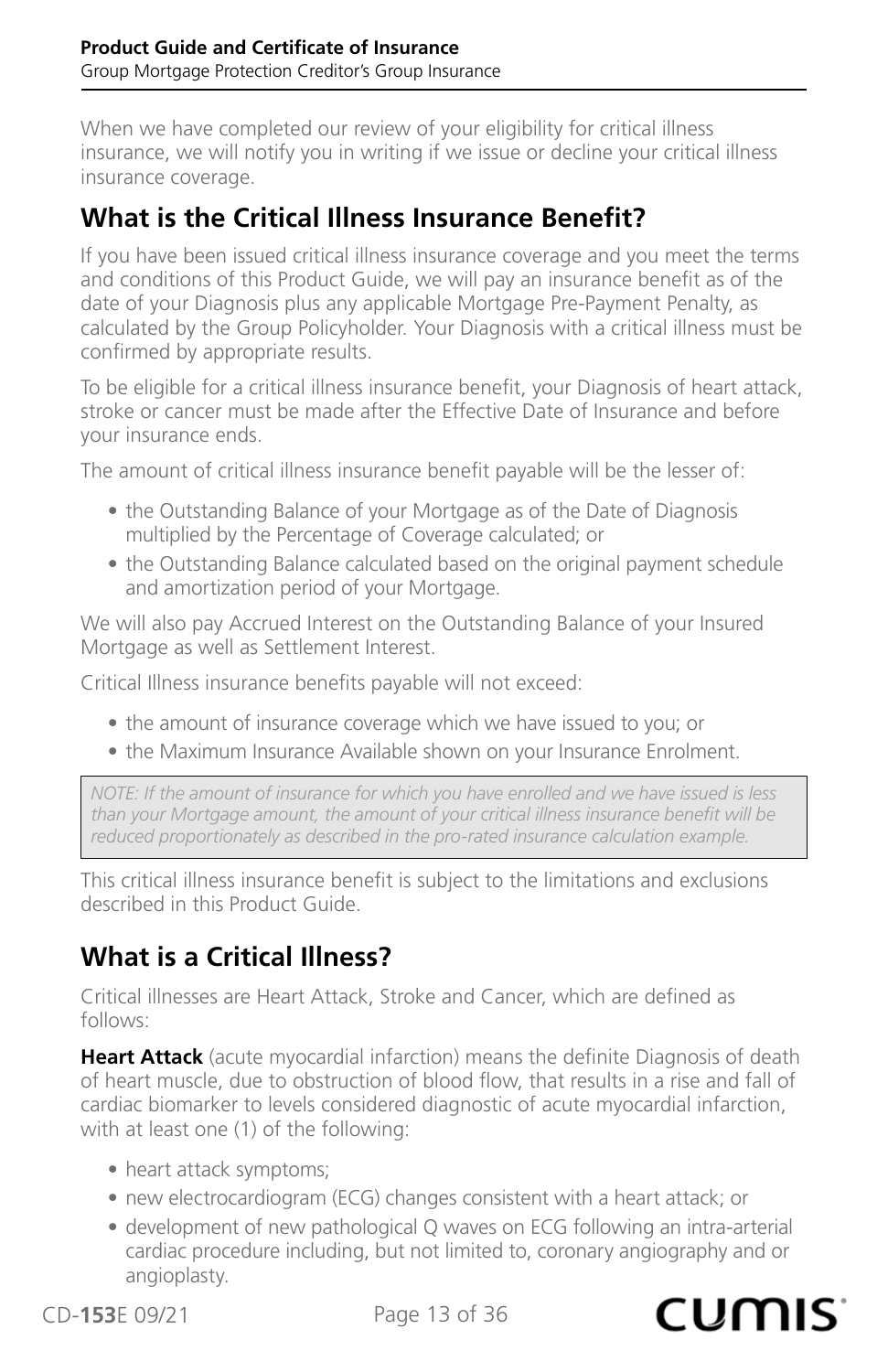#### **Product Guide and Certificate of Insurance**

Group Mortgage Protection Creditor's Group Insurance

#### **Heart Attack Exclusions:**

*Heart Attack does not include, and we will not pay a critical illness insurance benefit for, any of the following:*

- *a) ECG changes suggestive of a prior myocardial infarction;*
- *b) other acute coronary syndromes, including angina pectoris and unstable angina; or*
- *c) elevated cardiac biomarkers and/or symptoms that are due to medical procedures or diagnoses other than heart attack*

The Diagnosis of Heart Attack (acute myocardial infarction) must be made by a Specialist.

**Stroke** (cerebrovascular accident resulting in persistent neurological deficits) is defined as a definite Diagnosis of an acute cerebrovascular event caused by intra-cranial thrombosis, hemorrhage, or embolism, with:

- acute onset of new neurological symptoms, and
- new objective neurological deficits on clinical examination, persisting continuously for more than 30 days following the Date of Diagnosis. These new symptoms and deficits must be corroborated by diagnostic imaging testing showing changes that are consistent in character, location and timing with the new neurological deficits.

For the purpose of this Product Guide, neurological deficits must be detectable by a Specialist and may include, but are not restricted to, measurable loss of hearing, measurable loss of vision, measurable changes in neuro-cognitive function, objective loss of sensation, paralysis, localized weakness, dysarthria (difficulty with pronunciation), dysphasia, (difficulty with speech), dysphagia (difficulty swallowing), impaired gait (difficulty walking), difficulty with balance, lack of coordination, or new-onset seizures undergoing treatment. Headache or fatigue will not be considered a neurological deficit.

#### **Stroke Exclusions:**

*Stroke does not include, and we will not pay a critical illness insurance benefit for, any of the following medical conditions:*

- *a) Transient Ischaemic Attacks (TIA);*
- *b) intracerebral vascular events due to trauma;*
- *c) ischaemic disorders of the vestibular system;*
- *d) death of tissue of the optic nerve or retina without total loss of vision of that eye; or,*

*e) lacunar infarcts which do not meet the definition of stroke as described above.*

The Diagnosis of a Stroke must be made by a Specialist.

**Cancer** means the definite Diagnosis of a malignant tumor characterized by the uncontrolled growth and spread of malignant cells and the invasion of tissue. Cancer includes: carcinoma, melanoma, leukemia, lymphoma, and sarcoma.

For the purpose of this Product Guide:

• T1a or T1b prostate cancer means a clinically inapparent tumour that was not palpable on digital rectal examination and was incidentally found in resected prostatic tissue

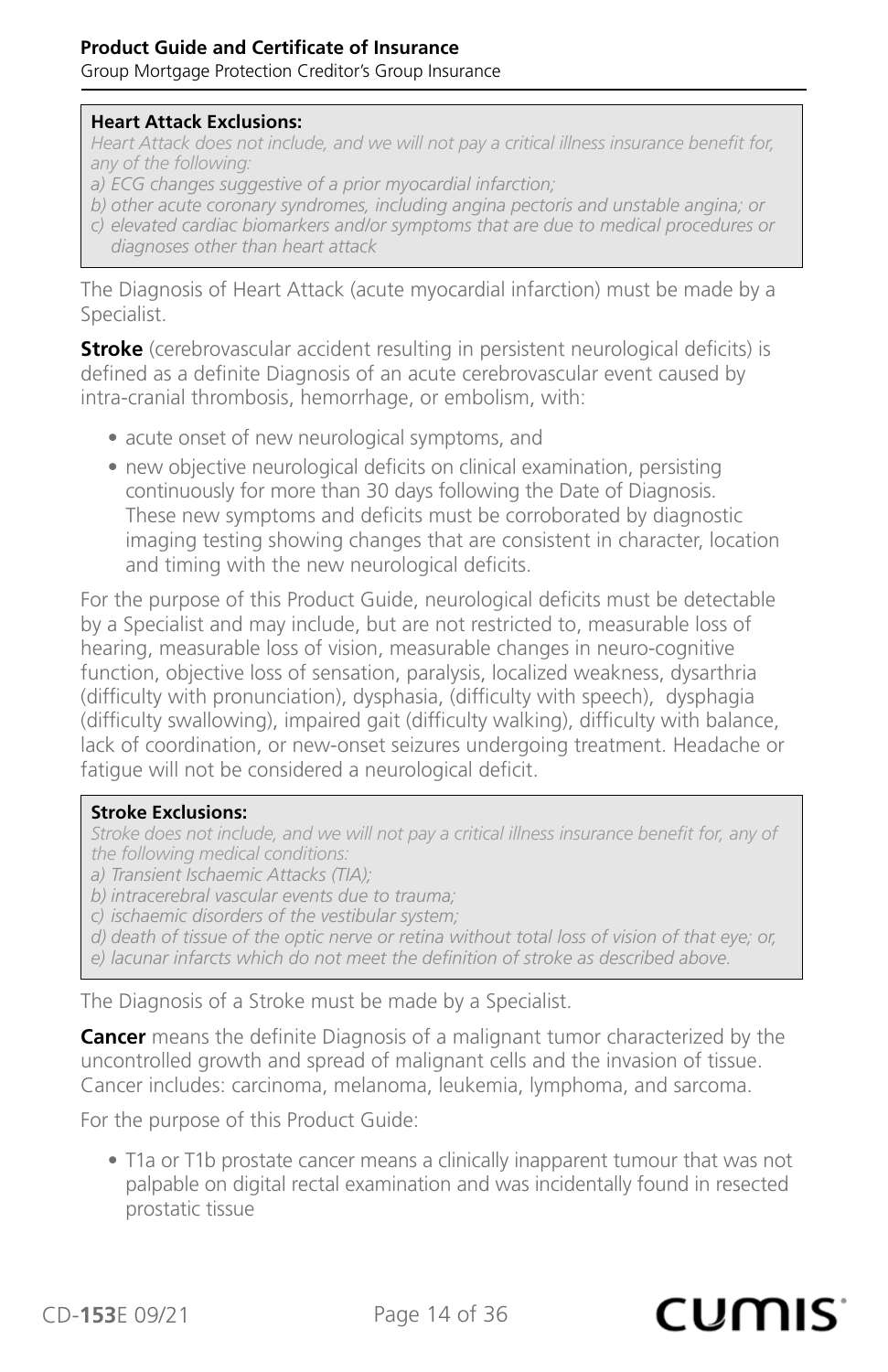- <span id="page-14-0"></span>• the term gastrointestinal stromal tumours (GIST) classified as AJCC Stage 1 means:
	- i) gastric and omental GIST that are less than or equal to 10 cm in greatest dimension with five or fewer mitoses per 5 mm<sup>2</sup>, or 50 per HPF; or
	- ii) small intestinal, esophageal, colorectal, mesenteric and peritoneal GISTs that are less than or equal to 5 cm in greatest dimension with 5 or fewer mitoses per 5 mm<sup>2</sup>, or 50 per HPF;
- the terms Tis, Ta, T1a, T1b, T1 and AJCC stage 1 are as defined in the American Joint Committee on Cancer (AJCC) cancer staging manual, 8th Edition, 2018.
- the term Rai stage 0 is as defined in KR Rai, A Sawitsky, EP Cronkite, AD Chanana, RN Levy and BS Pastemack: Clinical staging of chronic lymphocytic leukemia. Blood 46:219, 1975.

#### **Cancer Exclusions:**

*Cancer does not include, and we will not pay a critical illness insurance benefit for, any of the following medical conditions:*

- *a) lesions described as benign, non-invasive, pre-malignant, of low and/or uncertain malignant potential, borderline, carcinoma in situ, or tumours classified as Tis or Ta;*
- *b) malignant melanoma of skin that is less than or equal to 1.0 mm in thickness, unless it is ulcerated or is accompanied by lymph node or distant metastasis;*
- *c) any non-melanoma skin cancer, without lymph node or distant metastasis. This includes but is not limited to, cutaneous T cell lymphoma, basal cell carcinoma, squamous cell carcinoma or Merkel cell carcinoma;*
- *d) prostate cancer classified as T1a or T1b, without lymph node or distant metastasis;*
- *e) papillary thyroid cancer or follicular thyroid cancer, or both, that is less than or equal*  to 2.0 cm in greatest dimension and classified as T1, without lymph node or distant *metastasis;*
- *f) chronic lymphocytic leukemia classified as Rai stage 0 without enlargement of lymph nodes, spleen or liver and with normal red blood cell and platelet counts;*
- *g) gastro-intestinal stromal tumours classified as AJCC Stage 1;*
- *h) grade 1 neuroendocrine tumours (carcinoid) confined to the affected organ, treated with surgery alone and requiring no additional treatment, other than perioperative medication to oppose effects from hormonal over secretion by the tumour; or*
- *i) thymomas (stage1)* confined to the thymus, without evidence of invasion into the *capsule or spread beyond the thymus.*

The Diagnosis of Cancer must be made by a Specialist and must be confirmed by a pathology report.

## **EXCLUSIONS: When Your Critical Illness Insurance Benefit Will Not Be Paid**

The critical illness insurance benefit will not be payable if your medical condition is a result of:

- your Diagnosis:
	- a) not fully meeting the requirements for the definitions of heart attack, stroke or cancer, described above; or

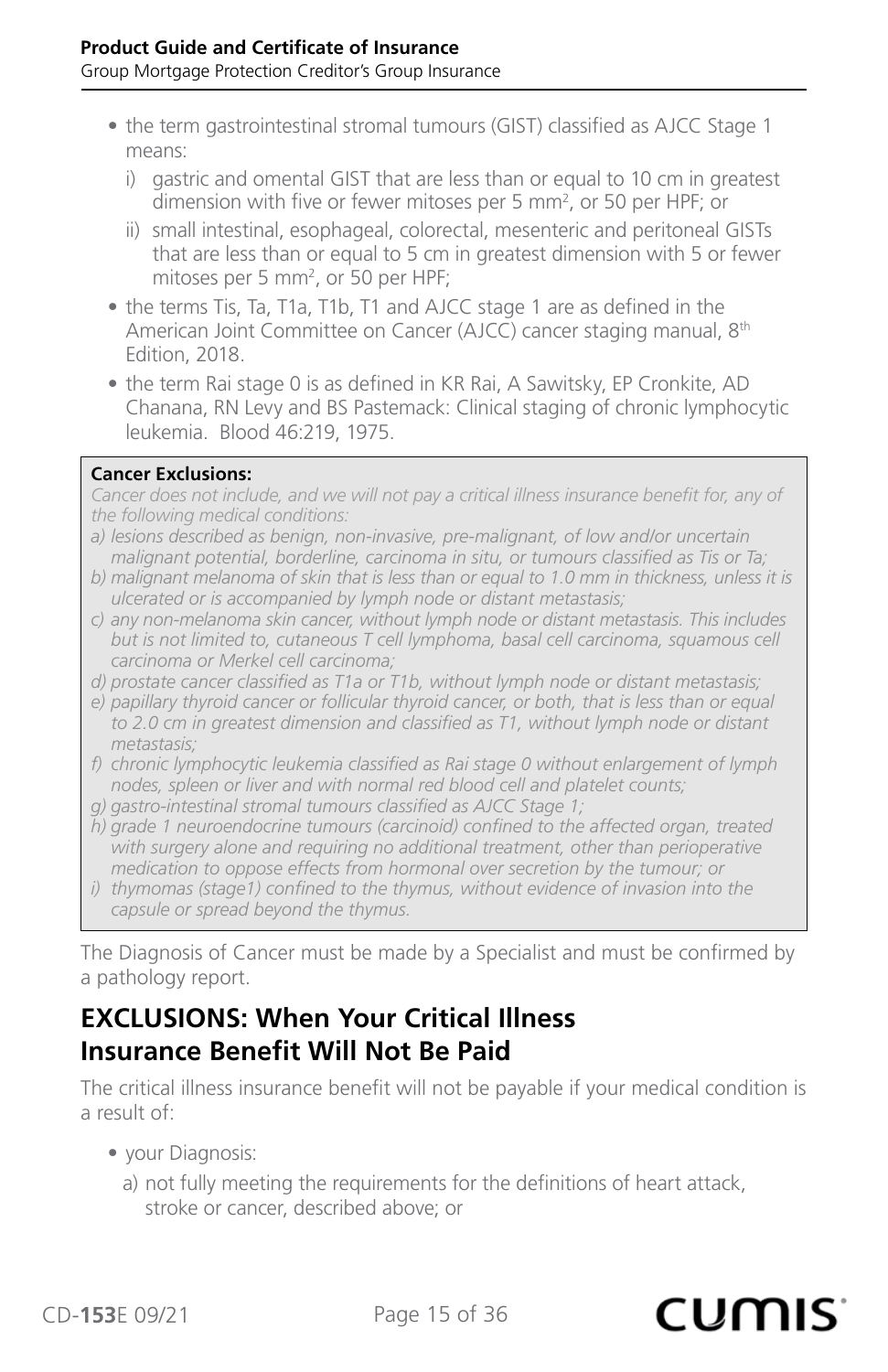- <span id="page-15-0"></span>b) is specifically listed under the headings *Heart Attack Exclusions*, *Stroke Exclusions* or *Cancer Exclusions*, described above;
- your medical condition results directly or indirectly from you self-inflicting an injury or attempting to take your own life, regardless of your state of mind and whether you are aware or not of the result of your actions;
- you committing or attempting to commit a criminal offence;
- you using or ingesting any drug, alcohol, poisonous substance, intoxicant and/or narcotic other than as prescribed and administered by or in accor dance with the instruction of a Licensed Physician;
- your operation or control of any motorized vehicle or watercraft with blood alcohol concentration in excess of legal limits in the applicable jurisdiction; or
- you or your estate representative not providing us with notice and proof of your claim within the time limits specified in this Product Guide.

#### **Cancer within 90 days**

A Critical Illness benefit will not be payable if within 90 days following the Effective Date of Insurance, you have any of the following:

- signs, symptoms or investigations leading directly or indirectly to a Diagnosis of any cancer (covered or not covered under this Product Guide); or
- a Diagnosis of any cancer (covered or not covered under this Product Guide).

If this happens, we will cancel your critical illness insurance coverage and provide a full refund of any Premium paid for this coverage.

## **Disability Insurance**

## **Applying for Coverage**

You are eligible to enrol for disability insurance if, on the Requested Effective Date shown on your Insurance Enrolment, you are also enrolled for life insurance coverage.

If you are applying for disability insurance coverage, you must answer the health questions on the Insurance Enrolment. Your answers help us assess your eligibility for the amount of insurance for which you have enrolled.

Your application for insurance coverage may be automatically issued. If your application does not qualify for automatic approval, then we will also ask you to provide us with additional health, medical or other information as part of our assessment.

When we have completed our review of your eligibility for disability insurance, we will notify you in writing if we issue or decline your disability insurance coverage.

If we decline your application for disability insurance coverage, we may be able to offer you insurance coverage with exclusions, based on the amount of insurance for which you have enrolled. If applicable, we will make our offer in writing, which you will have an opportunity to accept or decline within the time limit specified.

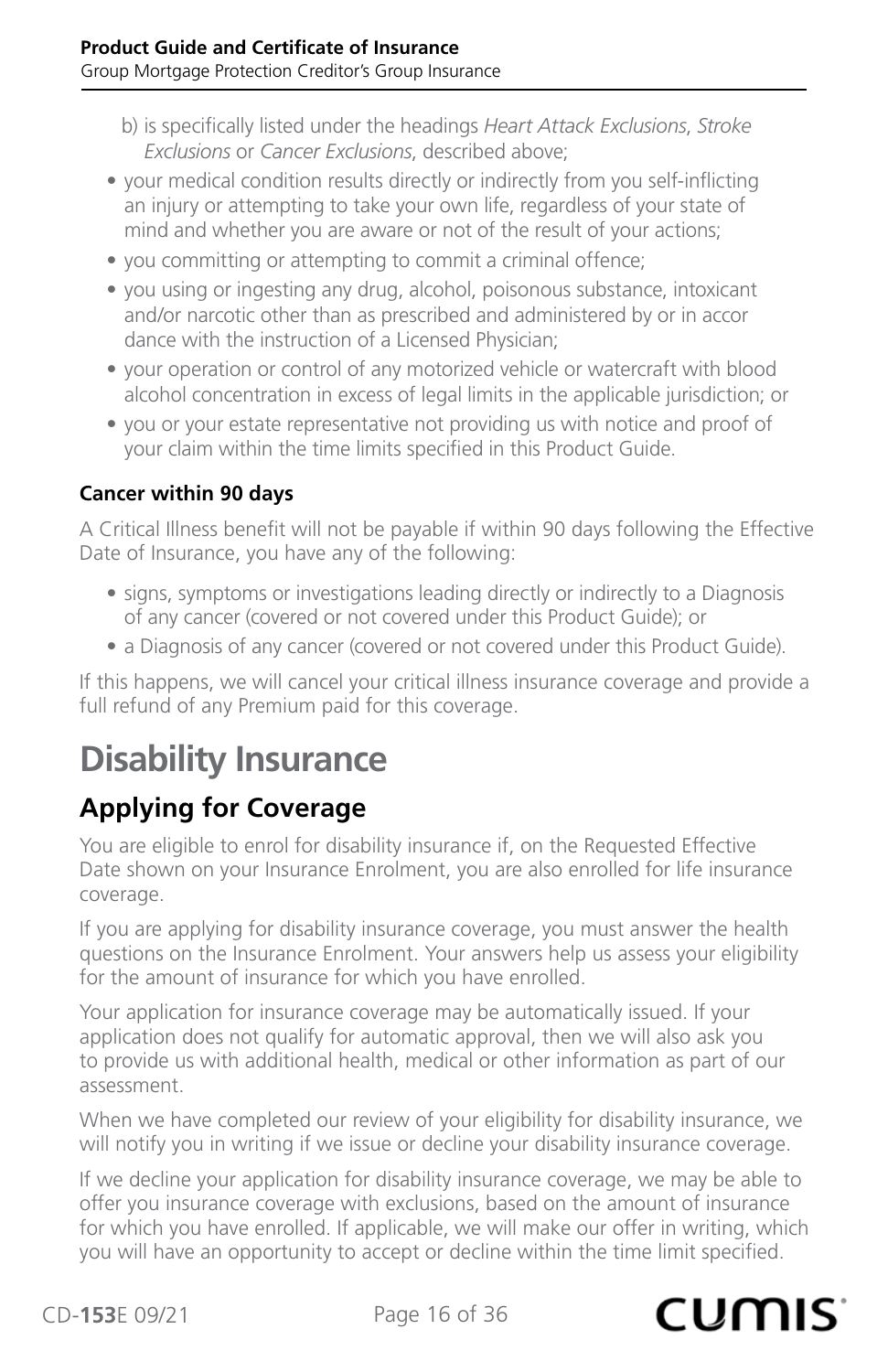### <span id="page-16-0"></span>**What Is The Disability Insurance Benefit?**

If you have been issued disability insurance coverage and you meet the terms and conditions of this Product Guide, when you become Totally Disabled and your Total Disability insurance claim is approved, we will pay the insured disability benefit amount as stated on your Insurance Enrolment, not to exceed your current monthly Mortgage payment amount.

The Monthly Disability Benefit payable will not exceed the Maximum Monthly Benefit Payable shown on your Insurance Enrolment.

Disability insurance benefits will not exceed:

- the amount of insurance coverage for which you have issued to you; or
- the Maximum Cumulative Benefit Payable shown on your Insurance Enrolment; or
- the Maximum Monthly Benefit Payable shown on your Insurance Enrolment

You are responsible to make up any deficiency between your Mortgage Payment and the disability insurance benefit.

*NOTE: If the amount of insurance for which you have enrolled and we have issued is less than your Mortgage payment amount, the amount of your disability insurance benefit will be reduced proportionately as described in the pro-rated insurance calculation example.*

This disability insurance benefit is subject to the limitations and exclusions described in this Product Guide.

## **What Is A Disability?**

A disability is a medical impairment due to injury or illness which prevents you from performing the regular duties of your Principal Occupation.

To qualify for disability insurance benefits and to continue to receive these benefits, you must:

- be considered Actively at Work;
- be receiving Appropriate Medical Care, by a Licensed Physician we consider appropriate, for a medically determined sickness, disease, bodily injury, or donation of an organ or tissue;
- not be engaged in any activity for wages or expectation of profit. However, at our sole discretion and judgement, we may continue to pay disability insurance benefits while you engage in a gradual Return to Work program or rehabilitative Employment we consider appropriate; and
- provide initial satisfactory proof of your Total Disability insurance claim and ongoing proof when requested.

At any time during the process of claiming or paying disability insurance benefits, we may require you to be assessed as we consider appropriate.

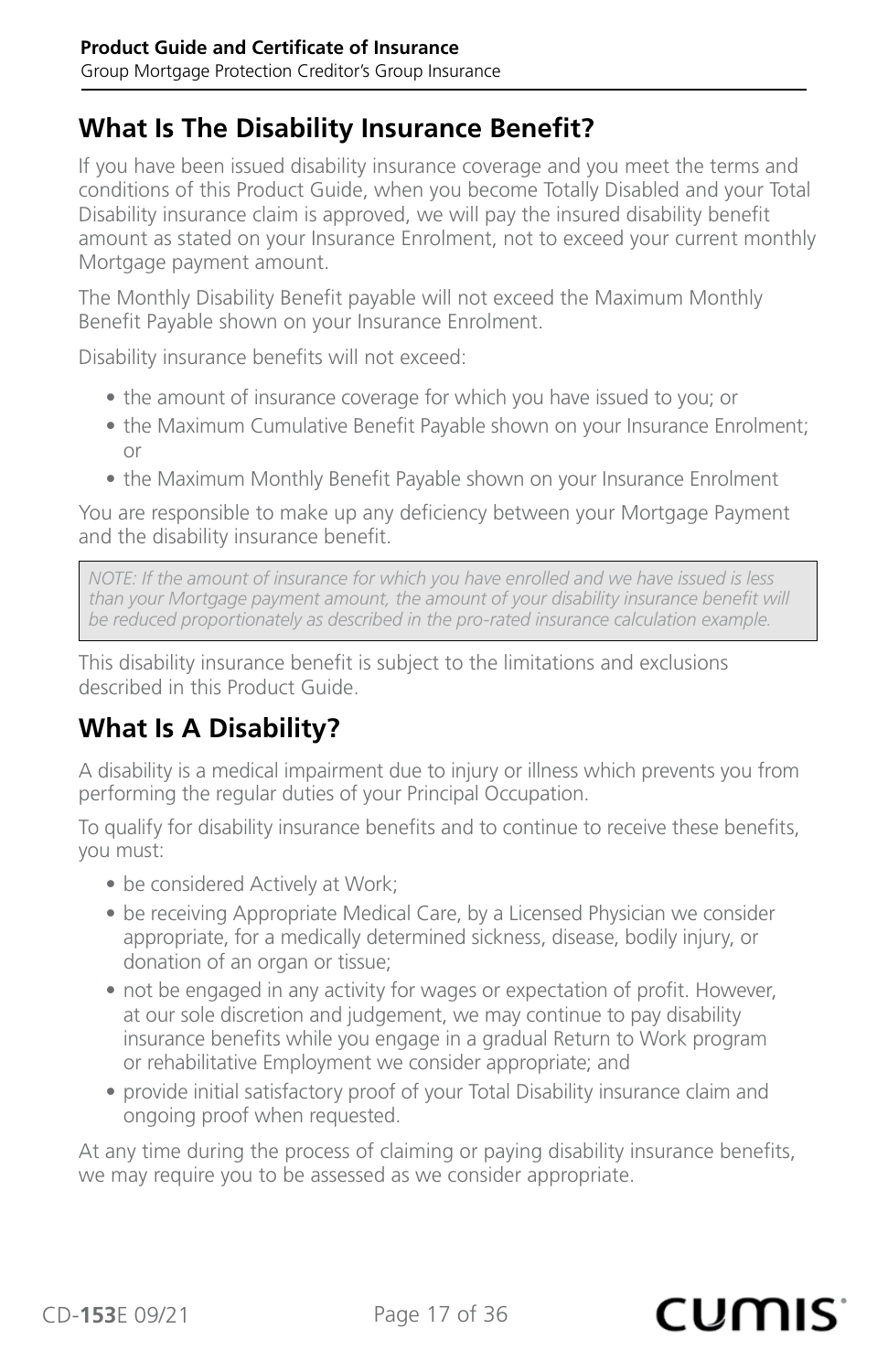#### **Terms Specific To Disability And What They Mean Elimination Period**

The Elimination Period is like a waiting period, counted as a consecutive number of days between the beginning of your Total Disability and the time you are eligible for benefits. You must become Totally Disabled and remain Totally Disabled throughout the Elimination Period which is shown on your Insurance Enrolment, before you are eligible for benefits.

#### **Totally Disabled and Total Disability**

If you are Employed, Self-Employed or a Seasonal Employee as of the date you became Totally Disabled, then Totally Disabled and Total Disability mean:

- a) you are not able to perform the substantial and material duties of your Principal Occupation; and
- b) you are receiving Appropriate Medical Care.

If you are unemployed, not working, retired, or receiving provincial, federal or any other benefits at the time you became Totally Disabled, then Totally Disabled and Total Disability mean:

- a) the definite diagnosis of your total inability, due to disease or injury, to perform independently;
	- i) with or without the aid of assistive devices;
	- ii) at least 3 of 6 Activities of Daily Living; and
	- iii) the diagnosis must be made by a Physician supported by an independent home care assessment made by an occupation therapist or equivalent
- b) you are receiving Appropriate Medical Care.

**Activities of Daily Living** means the ability to perform all the basic needs of: eating, bathing, dressing, toileting, transferring and continence. The Activities of Daily Living are defined as follows:

- **bathing:** washing oneself in a bathtub, shower or by sponge bath;
- **dressing:** Putting on and removing necessary clothing, braces, artificial limbs or other surgical appliances;
- **toileting:** getting on and off the toilet and maintaining personal hygiene;
- **bladder and bowel continence:** managing your bladder and bowel function with or without protective undergarments or surgical appliances so that hygiene is maintained;
- **transferring:** moving in and out of a bed, chair or wheelchair; and
- **feeding:** consuming food or drink that already have been prepared and made available.

You are responsible for making your regular Mortgage account payments during the Elimination Period and while your claim is under review.

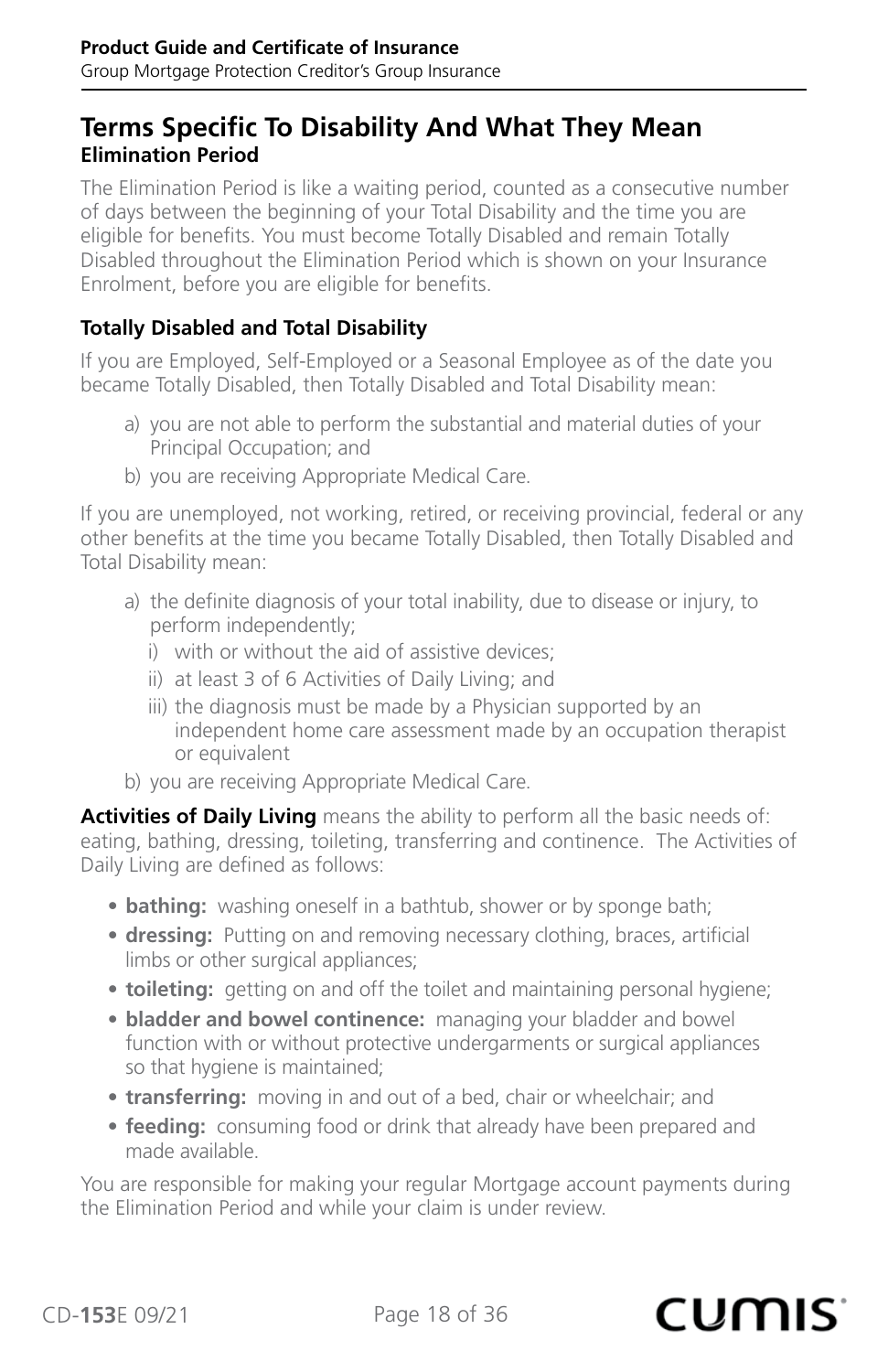#### <span id="page-18-0"></span>**Recurring Disabilities**

If your Total Disability recurs within six months after you recover from the same or a related Total Disability, we will consider this to be a continuation of your previous Total Disability. If this happens, the Elimination Period shown on your Insurance Enrolment will not apply to your claim for recurrence.

The recurring disability benefit, whether paid consecutively or in aggregate, will not exceed the Maximum Benefit Period Per Occurrence as shown on your Insurance Enrolment.

#### **Concurrent Disabilities**

A concurrent Total Disability means you sustain a second Total Disability while you are already receiving disability benefits for an unrelated condition.

If this happens, a new Total Disability insurance claim can be submitted subject to the following:

- the medical condition causing the concurrent Total Disability must be unrelated, (directly or indirectly) to the initial Total Disability; and
- if your concurrent Total Disability insurance claim is approved and you are still Totally Disabled by it, we will begin payment of benefits on this new claim immediately after your initial Total Disability has ended. A new maximum benefit period will begin.

#### **When Do Disability Benefits Begin?**

Once we have approved your claim, we will start paying disability insurance benefits as of the expiry of the Elimination Period.

Your Monthly Disability Benefit is shown on your Insurance Enrolment. This amount will not exceed the Maximum Monthly Benefit Payable shown on your Insurance Enrolment. The total amount of disability benefits paid will not exceed the Maximum Cumulative Benefit Payable and is subject to the Maximum Benefit Period Per Occurrence also shown on your Insurance Enrolment.

#### **EXCLUSIONS: When Your Disability Benefit Will Not Be Paid**

The disability insurance benefit will not be payable if your Total Disability:

- began prior to the Effective Date of Insurance;
- is related to any offers for disability insurance with exclusions accepted by you in writing;
- results from your normal pregnancy (that is, your pregnancy is not Diagnosed as high risk by a Licensed Physician we consider appropriate);
- began when you were confined, as a result of criminal proceedings against you, to a penal institution, government detention facility, hospital or similar institution;
- began after your insurance coverage ended;

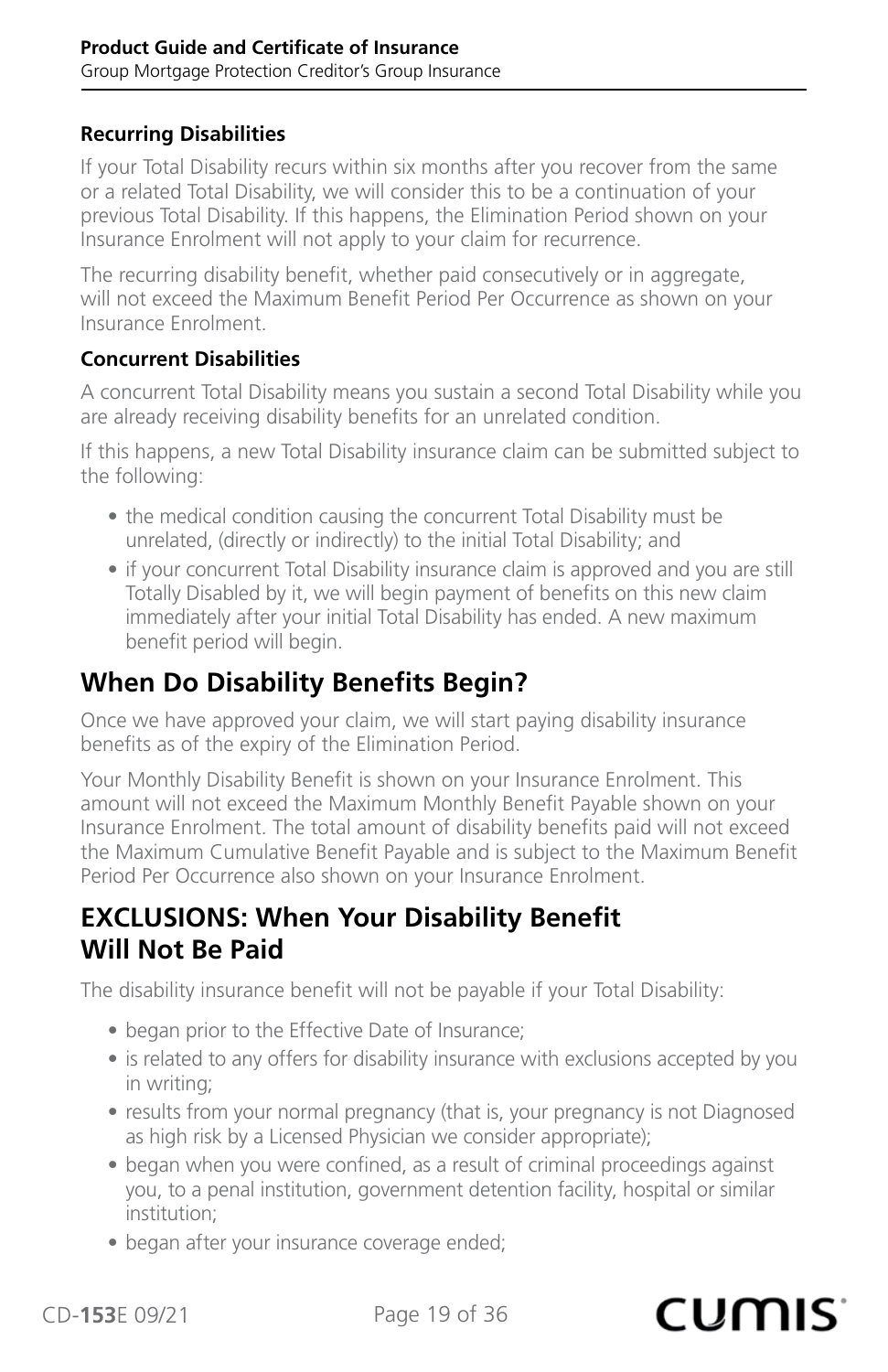- <span id="page-19-0"></span>• is related to you directly or indirectly self-inflicting an injury or attempting to take your own life, regardless of your state of mind and whether you are aware or not of the result of your actions;
- is related to you committing or attempting to commit a criminal offence;
- is related to you using, ingesting or enrolled in a rehabilitation program for ingesting any drug, alcohol, poisonous substance, intoxicant and/or narcotic other than as prescribed and administered by or in accordance with the instruction of a Licensed Physician;
- is related to your operation or control of any motorized vehicle or watercraft with blood alcohol concentration in excess of legal limits in the applicable jurisdiction:
- is related to an Elective surgery;
- if you are receiving loss of employment insurance benefits from Co-operators Life; or
- you or your estate representative not providing us with notice and proof of your claim within the time limits specified in this Product Guide.

## **When Do Disability Benefits End?**

Disability benefits will be paid until the earliest of the following:

- the date you are no longer Totally Disabled;
- the date disability benefit payments have reached the Maximum Benefit Period Per Occurrence in months shown on your Insurance Enrolment;
- the date the cumulative total of all disability insurance benefits we have paid equals the Maximum Cumulative Benefit Payable shown on your Insurance Enrolment;
- the date you become confined, as a result of criminal proceedings against you, to a penal institution government detention facility, hospital or similar institution;
- the date you participate in any Business or occupation for wages or profit;
- you are no longer under the active care of a Physician;
- you refuse to submit to a medical exam by a Physician selected by us;
- the date you fail to provide satisfactory proof of continuing Total Disability;
- the date your insurance ends, as described under the heading: When does your Insurance Coverage end?; or
- for any reason, your life insurance ends.

*NOTE: If the Maximum Cumulative Benefit Payable, shown on your insurance enrolment,*  for disability insurance benefits has been reached, your disability insurance coverage will *be terminated, and insurance premiums for this coverage will cease.*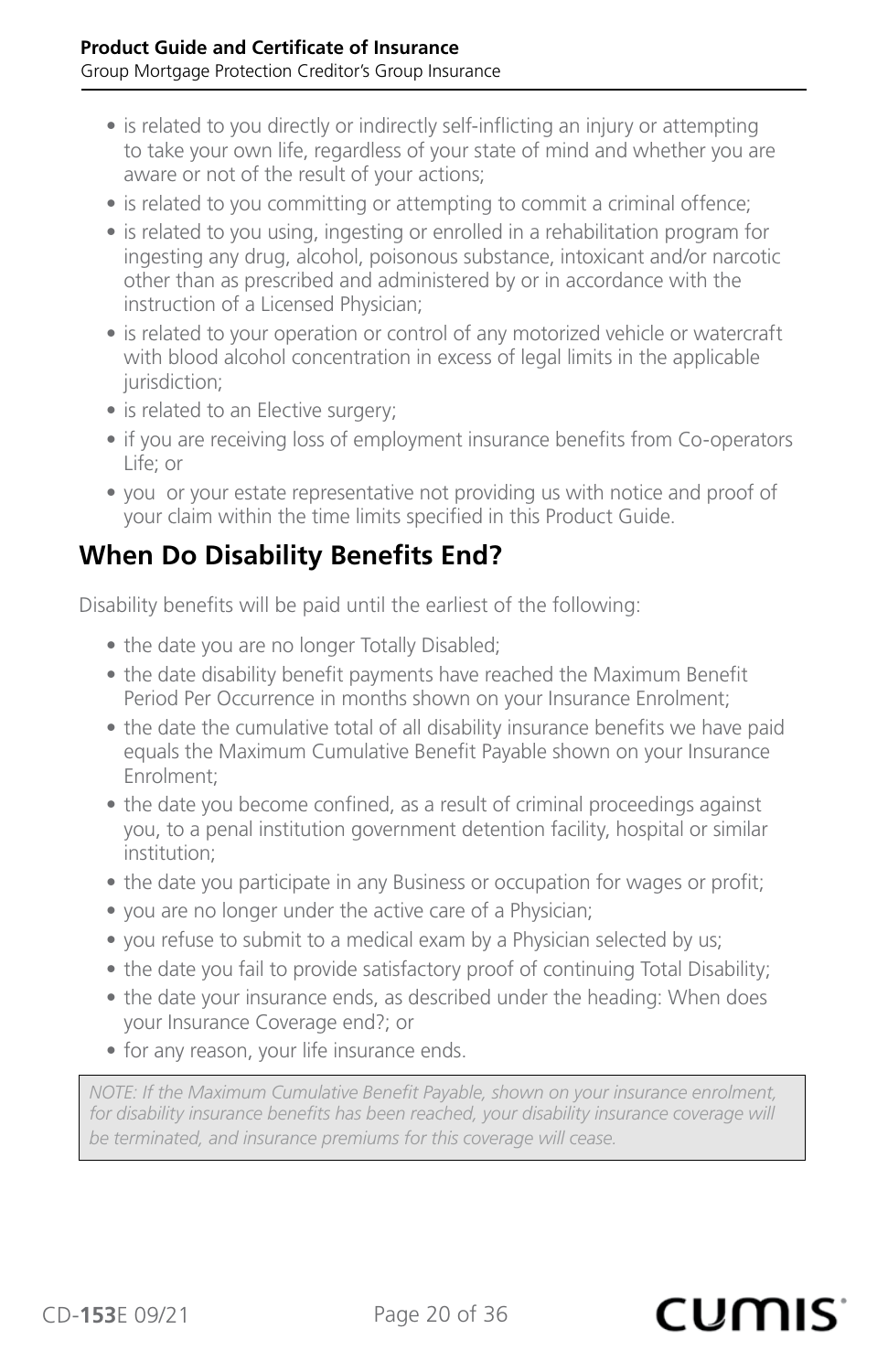## <span id="page-20-0"></span>**Loss of Employment Insurance Applying for Coverage**

You are eligible to enrol for loss of employment insurance if, on the Requested Effective Date shown on your Insurance Enrolment, you are:

- also enrolled for life insurance;
- employed and have been continuously working at your Principal Occupation for minimum of 20 hours per week for 12 consecutive months; and
- you have not personally received Formal Notice or Informal Notice of the impending loss of your Employment.

*NOTE: If you are Self-Employed, a Seasonal Employee or an elected government official, you are not eligible to enrol for loss of employment insurance.*

### **What is the Loss of Employment Insurance Benefit?**

If you have applied for loss of employment insurance and you meet the terms and conditions of this Product Guide, when you are affected by an involuntary loss of employment and your loss of employment insurance claim is approved, we will pay the insured loss of employment insurance benefit amount as stated on your Insurance Enrolment, not to exceed your current monthly Mortgage payment amount.

You are responsible to make up any deficiency between your Mortgage Payment and the loss of employment insurance benefit amount.

*NOTE: If the amount of insurance for which you have enrolled and we have issued is less than your Mortgage payment amount, the amount of your loss of employment insurance benefit will be reduced proportionately as described in the pro-rated insurance calculation example.*

This loss of employment insurance benefit is subject to the limitations and exclusions described in this Product Guide.

## **What is Loss of Employment?**

Loss of Employment means that your Employment was involuntarily terminated by your employer (not for cause) or suspended as a result of Layoff (temporary or permanent), and for which you are eligible to receive Unemployment Compensation.

To qualify for loss of employment insurance benefits and to continue to receive these benefits, you must:

- have been Employed and have been continuously working at your Principal Occupation for a minimum of 20 hours per week for 12 consecutive months as of the effective date of your involuntary loss employment;
- upon experiencing an involuntary loss of employment, immediately register with the appropriate federal (and, where applicable, provincial) government department or agency in order to qualify for and receive Unemployment Compensation;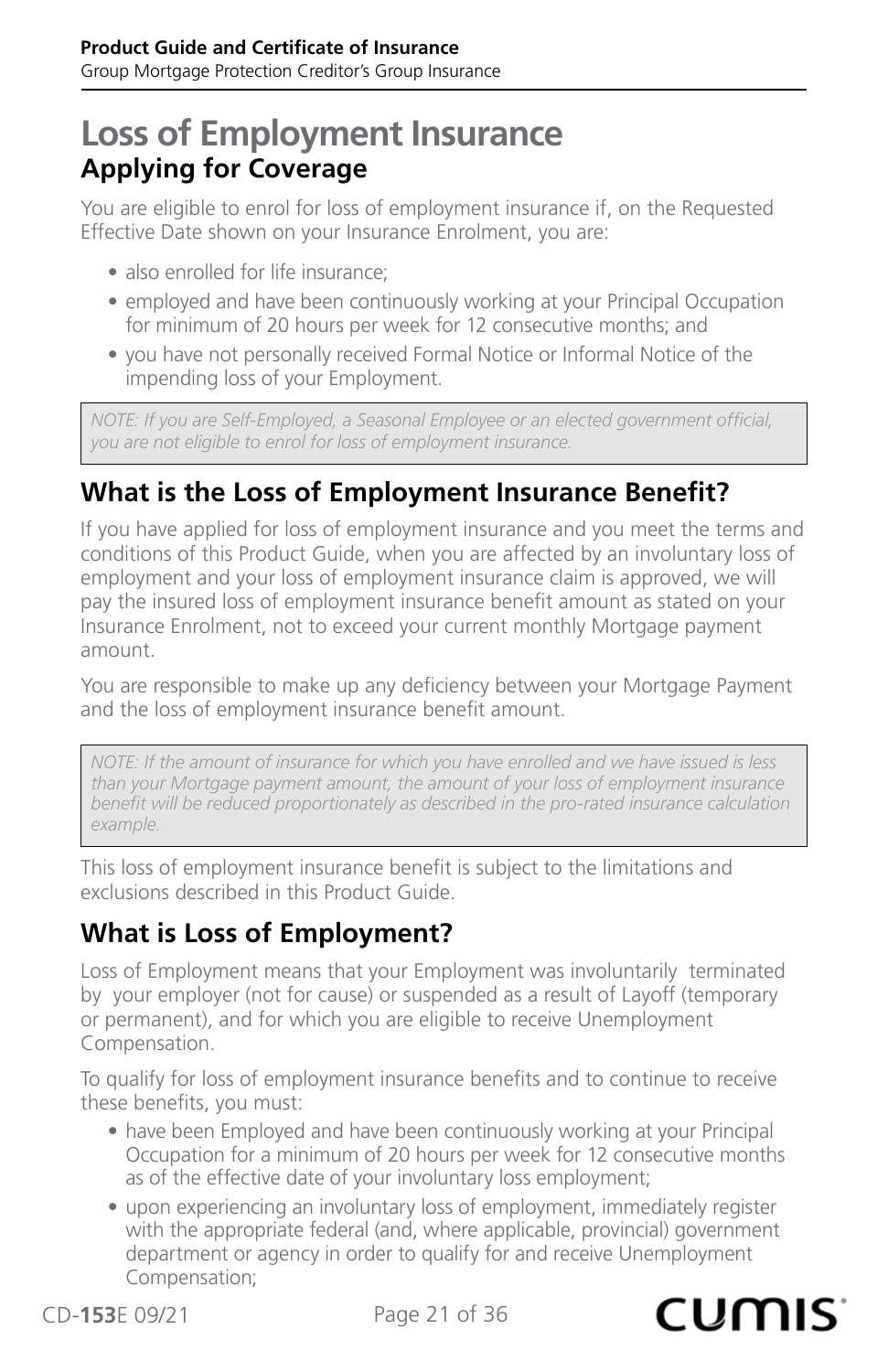- <span id="page-21-0"></span>• provide us with evidence, which we consider satisfactory, of your registration for and receipt of Unemployment Compensation;
- be actively seeking Employment; and
- remain unemployed.

#### **Terms specific to Loss of Employment and what they mean Elimination Period**

The Elimination Period is counted as a consecutive number of days beginning on the later of:

- the effective date of your involuntary loss of employment; and
- if applicable, the end of the period of time for which any severance payments apply.

We will pay loss of employment insurance benefits if you experience an involuntary loss of employment and remain unemployed throughout the Elimination Period shown on your Insurance Enrolment.

**Involuntary Loss of Employment** means your Employment has ceased directly and solely as a result of:

- a complete and permanent severance of your Employment without cause; or
- a Layoff by your employer.

#### **When do Loss of Employment Benefits begin?**

Once we have approved your claim, we will start paying loss of employment insurance benefits as of the expiry of the Elimination Period.

Your Monthly Loss of Employment Benefit is shown on your Insurance Enrolment. This amount will not exceed the Maximum Monthly Benefit Payable and is subject to the Maximum Benefit Period Per Occurrence also shown on your Insurance Enrolment.

You are responsible for making your regular Mortgage payments during the Elimination Period and while your claim is under review.

#### **Recurring Involuntary Loss of Employment**

If your involuntary loss of employment recurs within six months after a previous period of involuntary loss of employment for which we have paid benefits, we will consider this a continuation of your previous involuntary loss of employment. If this happens, the Elimination Period shown on your Insurance Enrolment will not apply.

The recurring loss of employment insurance benefit whether paid consecutively or in aggregate will not exceed the Maximum Benefit Period Per Occurrence as shown on your Insurance Enrolment.

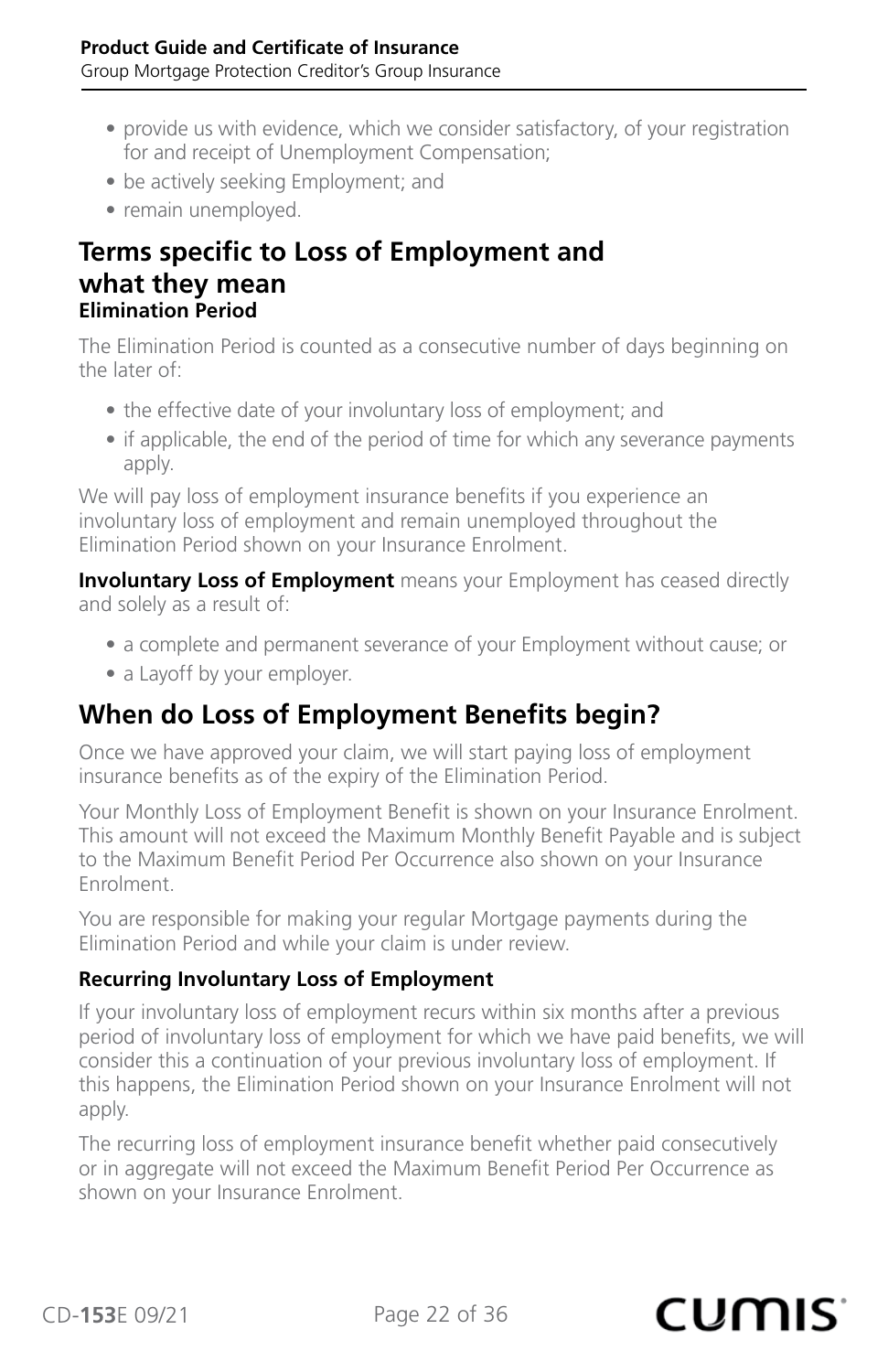### <span id="page-22-0"></span>**EXCLUSIONS: When Your Loss of Employment Benefit Will Not Be Paid**

We will not pay loss of employment insurance benefits if:

- your loss of employment results from a labour dispute, strike or lockout;
- your loss of employment results from your resignation, retirement or your voluntary surrender of your Employment;
- your loss of employment results from dishonesty, fraud, conflict of interest, refusal to carry out your duties or willful or criminal misconduct;
- your loss of employment results from you being Self-Employed, a Seasonal Employee or an elected government official;
- your loss of employment results from or ends prior to the expiration of a specific contract of Employment;
- your loss of employment began prior to the Requested Effective Date of Insurance shown on your Insurance Enrolment;
- your loss of employment began when you were confined, as a result of criminal proceedings against you, to a penal institution, government detention facility, hospital or similar institution;
- your Unemployment Compensation claim is not paid for any reason;
- you are terminated by your employer for cause;
- you are on maternity or parental leave or leave of absence;
- you are receiving disability benefits from Co-operators Life;
- your claim results directly or indirectly from or is in any way related to:
	- a) you committing or attempting to commit a criminal offence;
	- b) you using or ingesting any drug, alcohol, poisonous substance, intoxicant and/or narcotic other than as prescribed and administered by or in accordance with the instruction of a Licensed Physician; or
	- c) your operation or control of any motorized vehicle or watercraft with blood alcohol concentration in excess of legal limits in the applicable jurisdiction;  $\Omega$ r
- you or your estate representative not providing us with notice and proof of your claim within the time limits specified in this Product Guide.

#### **Loss of Employment within 60 days**

We will not pay loss of employment insurance benefits if your involuntary loss of employment begins within 60 days of the Effective Date of Insurance.

If this happens:

- you may cancel your loss of employment insurance coverage and receive a full refund of Premium paid. Your cancellation request must be made within 30 days of your loss of employment; or
- you may continue to pay your Premium and keep your loss of employment insurance in force for the future.

This means that you will once again be eligible to claim loss of employment insurance benefits when you have once again been Employed for a minimum of 20 hours per week for 12 consecutive months.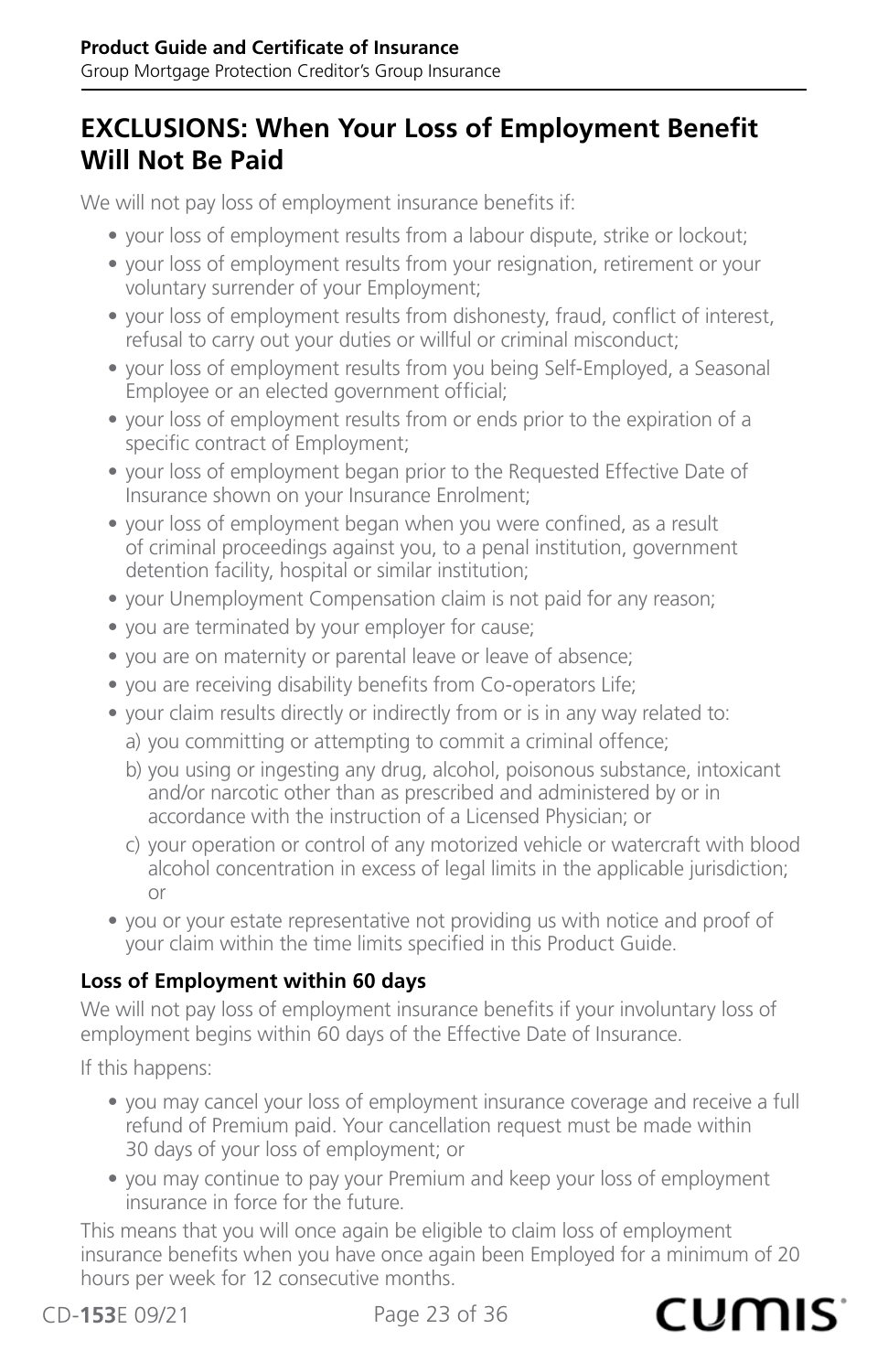### <span id="page-23-0"></span>**When do Loss of Employment Benefits end?**

Loss of employment insurance benefits will be paid until the earliest of the following:

- the date you Return to Work;
- the date you become Self-Employed;
- the date loss of employment benefit payments have reached the Maximum Benefit Period Per Occurrence in months shown on your Insurance Enrolment;
- the date the cumulative total of all loss of employment insurance benefits we have paid exceeds the Maximum Cumulative Benefit Payable shown on your Insurance Enrolment;
- the date you become confined, as a result of criminal proceedings against you, to a penal institution government detention facility, hospital or similar institution;
- the date you participate in any Business or occupation for wages or profit;
- your Mortgage account is paid in full;
- the date your insurance ends, as described under the heading: When does your insurance coverage end?;
- the date you begin receiving disability insurance benefits under this Product Guide for the Mortgage;
- the date you do not provide satisfactory proof of your continuing receipt of Unemployment Compensation or satisfactory proof of your continuing unemployment; or
- for any reason, your life insurance ends.

## **Refinancing Your Mortgage**

**Refinance** means you and the Group Policyholder agree to Refinance, replace, renew, extend or otherwise amend your Insured Mortgage.

If you Refinance your Mortgage, you will have the option to reapply for insurance coverage on the new Mortgage amount, or maintain your existing Mortgage insurance coverage.

## **What happens on Refinancing?**

If you enrol for, and we issue insurance coverage on, the new Mortgage amount, you will be issued a new Product Guide and Certificate of Insurance, which will replace all of the terms and conditions of your previous certificate of insurance.

All exclusions, restrictions and limitations for your new insurance coverage will apply as of the Effective Date of Insurance for your new insurance coverage amount(s).

**Transfers:** Coverage remains in effect when the Mortgage is transferred to another property, or to a new loan on the same property, and the loan remains with the Group Policyholder, **unless you enrol for, and we approve, additional insurance coverage**.

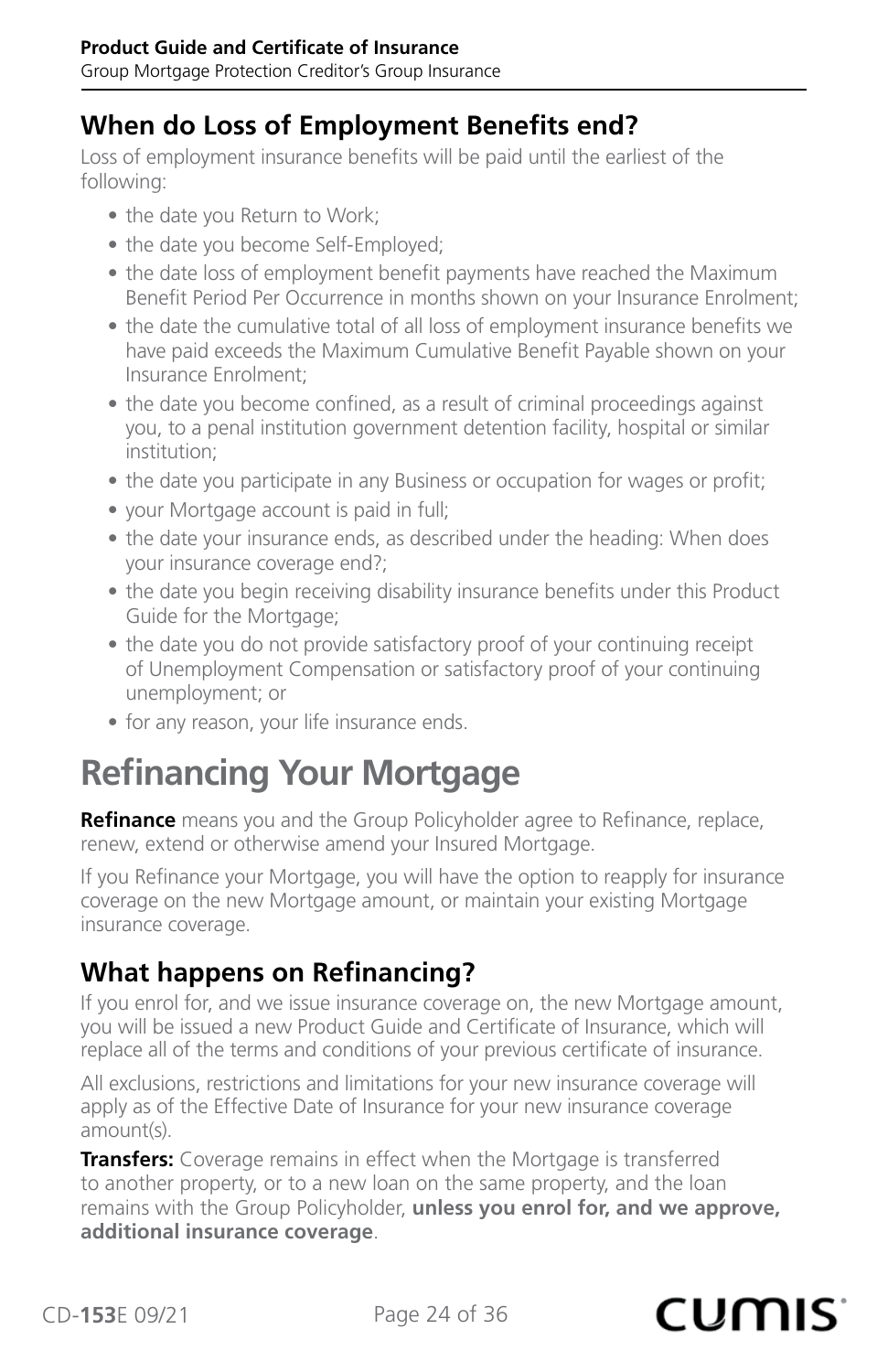<span id="page-24-0"></span>*NOTE: If you Refinance, and choose not to reapply for insurance coverage on the new Mortgage amount, your coverage will remain in effect until the date we receive your*  written cancellation request, or where insurance coverage is provided for more than one *person, the date we receive a written cancellation request for all insureds.*

## **Prior Coverage Recognition**

If, during the refinancing of a loan, your application for new insurance coverage

is not issued, we may recognize the insurance coverage that was in effect immediately prior to the refinancing, subject to the limits and conditions of the prior certificate.

For life insurance and/or critical illness insurance, the insurance coverage amount will be the insured balance of the Mortgage prior to the refinancing date.

If applicable, the disability insurance and/or loss of employment insurance coverage amount will be the monthly Mortgage payment amount prior to refinancing. However, the insurance benefit amount will not exceed your current monthly Mortgage payment amount.

On a Mortgage where joint life insurance and/or critical illness insurance coverage has been issued, one borrower may be insured with prior coverage recognition. If a life insurance and/or critical illness insurance claim is submitted for this Insured, any insured benefit payable will be subject to the limits of the prior coverage.

## **Refinancing Your Mortgage While on Disability**

If you are receiving disability benefits and you Refinance your Mortgage, you may apply for disability insurance coverage on your new Mortgage amount.

If your application for disability insurance coverage on the new Mortgage amount is declined, as long as you are Totally Disabled, we will continue to pay disability insurance benefits to the extent of coverage under your previous certificate of insurance, and disability insurance coverage remains in force. However, your disability benefit will not exceed:

- the amount of the new Mortgage payment after refinancing;
- the Maximum Term of Insurance on your new Mortgage; or
- the amount specified under the Maximum Monthly Benefit Payable.

Continuation of claim payments from a prior Certificate does not apply if you are transferring your Mortgage to another financial institution or to a different Creditor's Group Insurance product issued by Co-operators Life.

#### CD-**153**E 09/21 Page 25 of 36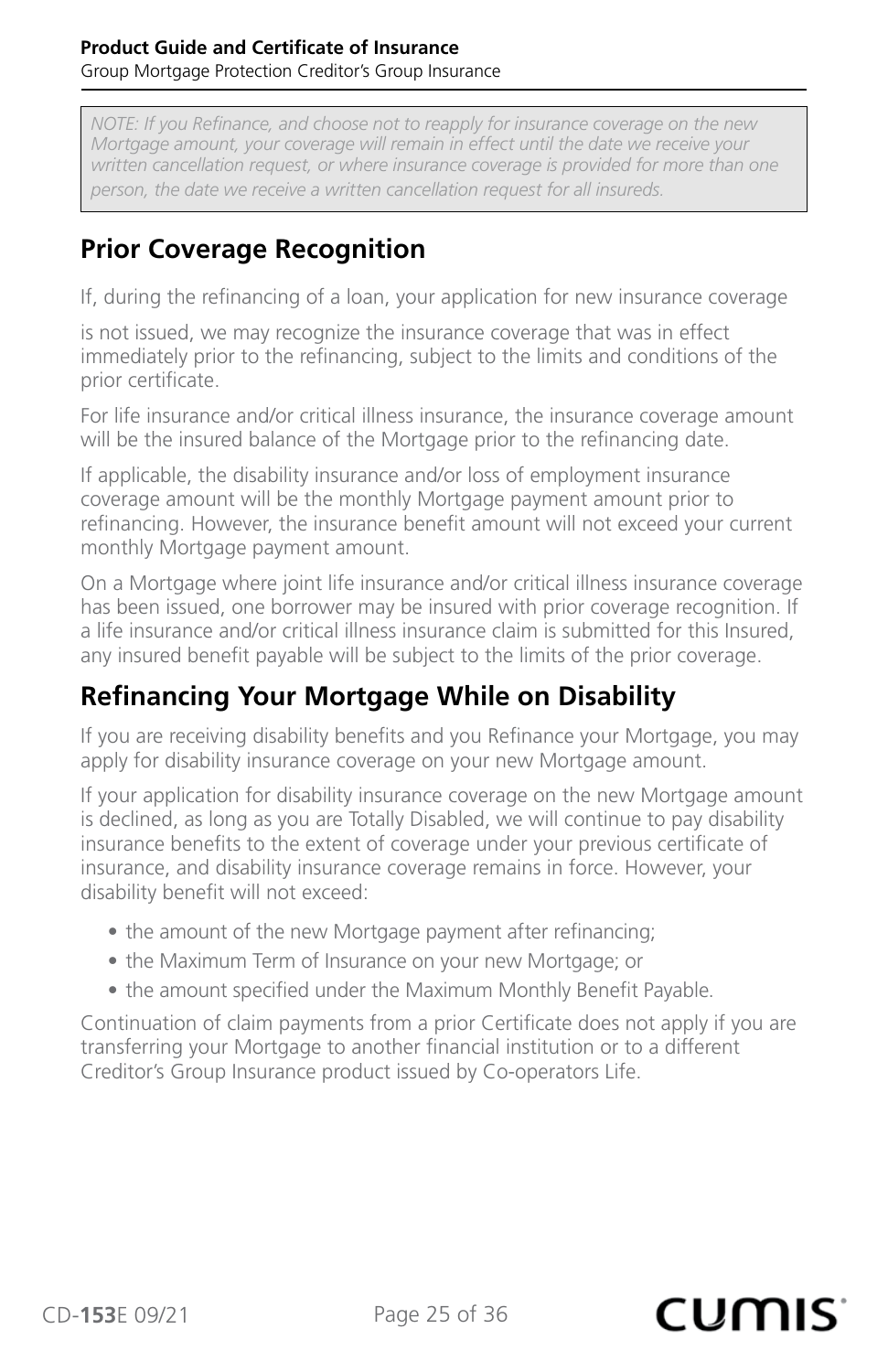## <span id="page-25-0"></span>**How To Make A Claim**

### **Notice Of Claim – Important Time Limits**

*NOTE: In the event of a claim, please contact us as soon as possible. You must provide us with notice and proof of your claim within the time limits specified in this Product Guide. If you do not do so, we may decline your claim and not pay any insurance benefits.*

The insurance claims process is different for each type of claim as described in the Proof of Claim section below. You may also obtain information on submitting a claim by visiting [www.cumis.com](https://www.cumis.com/) or by contacting us directly for assistance.

CUMIS, A Division of Co-operators Life Insurance Company P.O. Box 5065, 151 North Service Road, Burlington, ON L7R 4C2 Attention: Claims Centre

Toll-free telephone: 1.800.263.9120 Toll-free confidential fax:  $\begin{array}{ccc} 1.800.897.7065 \\ \text{Confidential email:} \end{array}$ 

[claims.centre@cumis.com](mailto:claims.centre%40cumis.com?subject=)

## **Proof Of Claim**

#### **Life Insurance Claim**

To make a life insurance claim, the Group Policyholder is the first point of contact for your next of kin or your estate representative. The Group Policyholder has access to the required claim forms, will assist in completing those forms and will know what supporting Mortgage information we require. Once completed, the Group Policyholder will submit the necessary documents to us and initiate the claim.

We will coordinate obtaining the required information with the Group Policyholder and your estate representative. The Group Policyholder will be notified when a claim decision has been made who will then notify your estate representative. At any time, your estate representative may contact us or the Group Policyholder for the status of the claim.

*NOTE: Your estate representative must submit notice and proof of claim within one year of the date of your death. This includes proof of your death and all other supporting documentation which we require.*

#### **Living Benefit, Critical Illness, Disability or Loss of Employment Insurance Claim**

To make a living benefit, critical illness, disability, or loss of employment insurance claim, contact our Claims Centre. When you make the initial call, we will start by asking you for information so we can identify you and your Mortgage. The information we require to establish your entitlement to benefits may be different for each type of claim.

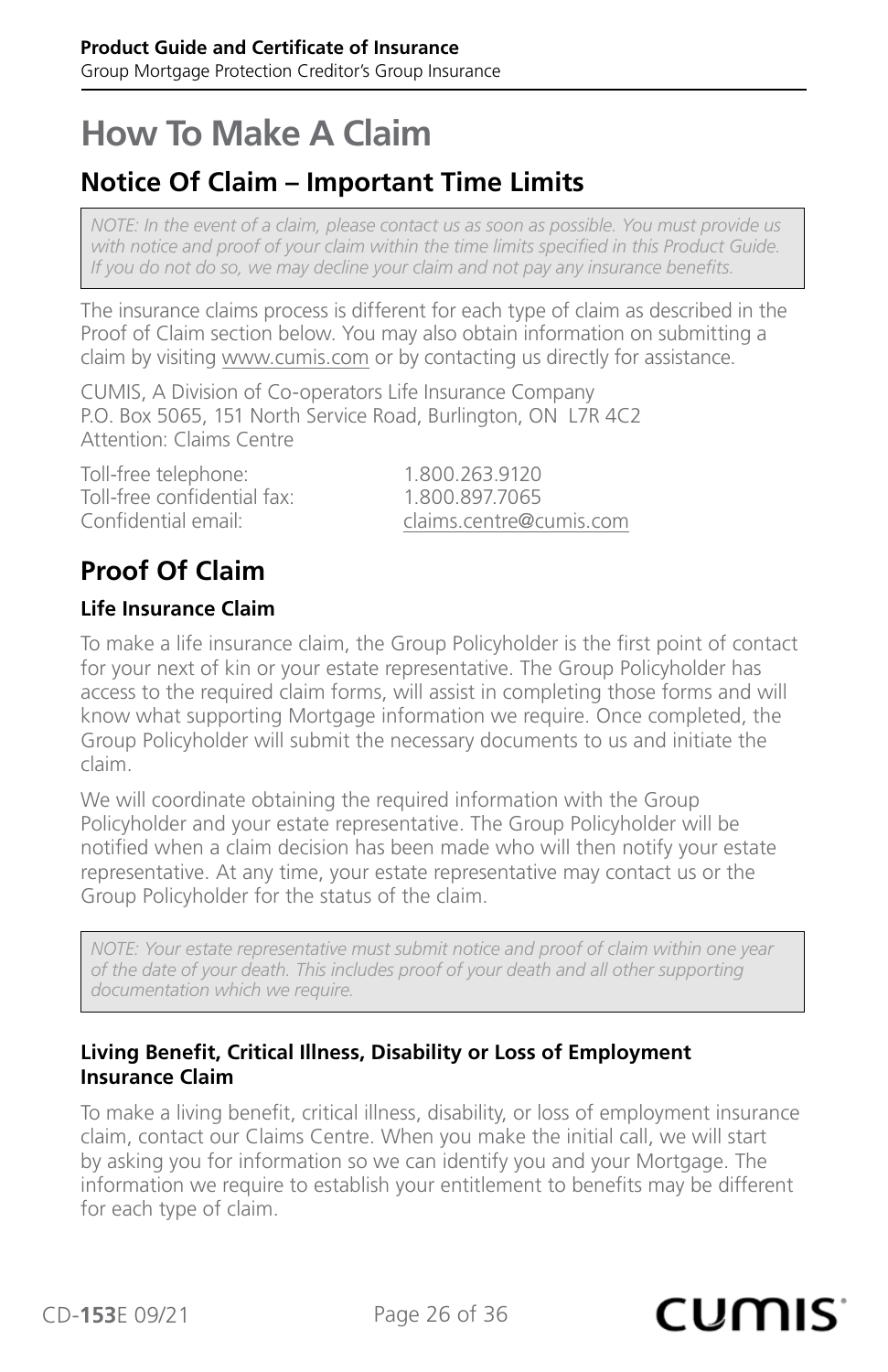<span id="page-26-0"></span>After your claim is submitted, we will let you know if we require additional documentation or information. We will also ask you to complete and return to us an authorization form so we may obtain information directly from your Physician(s), employer or other sources we consider appropriate.

Please note you will remain legally responsible to make your Mortgage payments and pay your insurance Premium to the Group Policyholder throughout the course of any claim. We will notify you and the Group Policyholder in writing if we approve or decline your claim. If we approve your claim, we will pay the benefits described in this Product Guide. If we decline your claim, we will provide you with reasons.

*NOTE: You must provide us with written notice* **within 30 days** *of the date your claim first arises (that is, the date you were Diagnosed with a terminal illness, critical illness, you first became Totally Disabled or you experienced an involuntary loss of employment). You must also submit proof of your claim, in a form we consider acceptable,* **within 90 days** *of the date your claim first arises. If we do not receive notice of claim within these specified time limits, you must provide a written reasonable cause for delay within one year of the date of claim, or as set out in provincial insurance legislation.*

## **Other Important Claim Information**

#### **Appealing Your Claim**

If the insurance claim is declined and there is disagreement with our decision, a formal written request to appeal may be submitted. The written request to appeal must explain why there is disagreement, and supporting documentation must be provided. Upon receipt, we will review the request and advise on our decision of the appeal.

If our decision of the appeal is not satisfactory, we will provide information on the steps which can be taken to have concerns reviewed further. This may include, if desired, contacting our designated OmbudService.

| <b>Mail:</b> Ombuds Office     |
|--------------------------------|
| The Co-operators Group Limited |
| 130 Macdonell Street           |
| Guelph, ON N1H 6P8             |

**Email:** [ombuds@cooperators.ca](mailto:ombuds%40cooperators.ca?subject=) **Phone:** 1.877.720.6733 **Fax:** 1.519.823.9944

If you reside in Saskatchewan, you may also contact the Superintendent of Insurance:

**Mail:** Financial and Consumer Affairs Authority of Saskatchewan Insurance and Real Estate Division Attention: Superintendent of Insurance Suite 601-1919 Saskatchewan Drive Regina, SK S4P 4H2

**Email:** [fcaa@gov.sk.ca](mailto:fcaa%40gov.sk.ca?subject=) **Phone:** 1.306.787.6700 **Fax:** 1.306.787.9006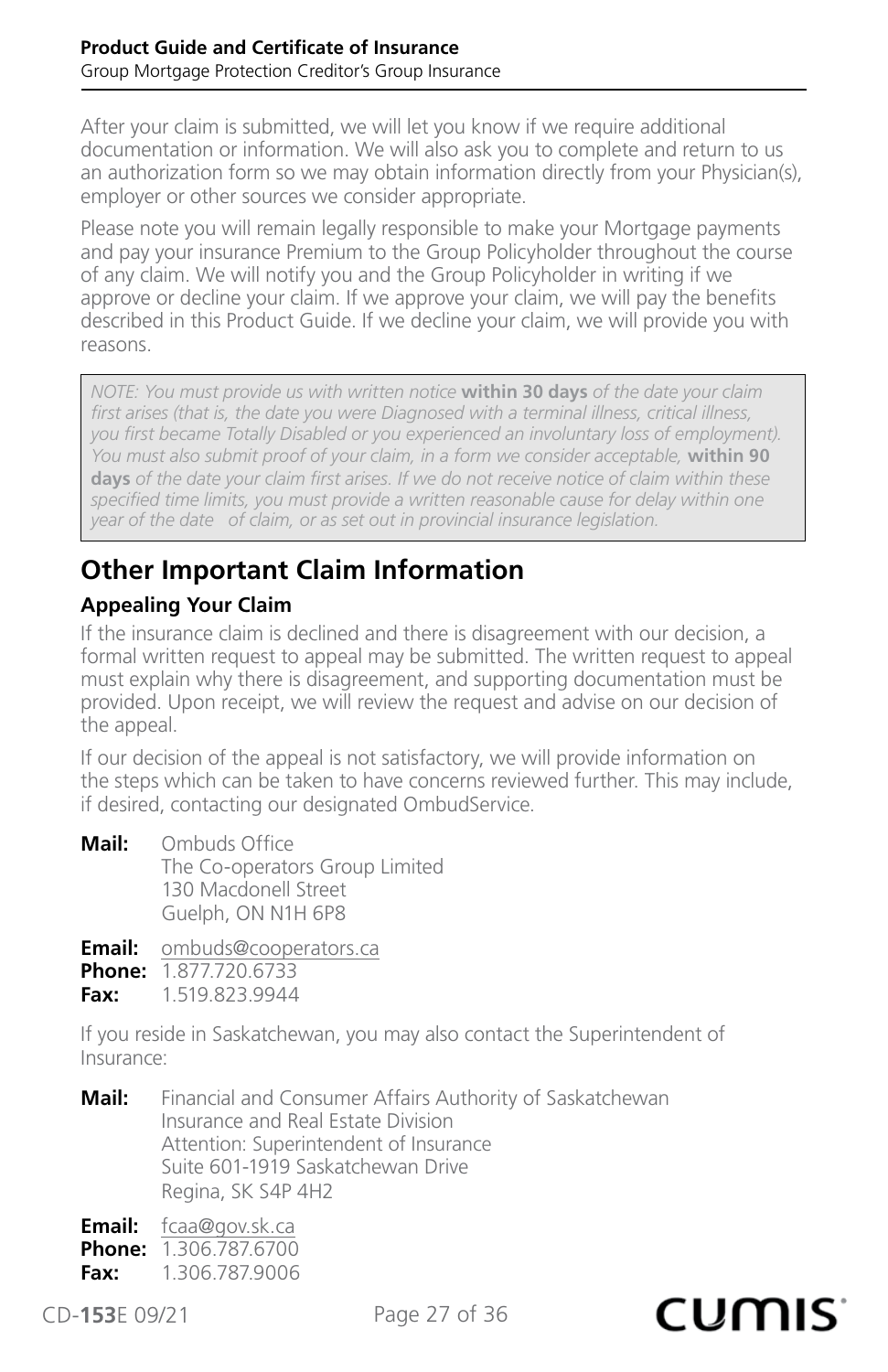### <span id="page-27-0"></span>**Important Time Limits For Taking Legal Action**

Provincial Insurance legislation states:

Every action or proceeding against an Insurer for the recovery of insurance money payable under the contract is absolutely barred unless commenced within the time set out in the Insurance Act, or other applicable legislation.

This means, if we decline your claim or terminate your insurance benefits, provincial laws strictly limit the time periods within which you may commence legal proceedings against us. This time period starts on the date we initially decline your claim or terminate insurance benefits.

### **Simultaneous Claims**

#### **Life, Critical Illness and Living Benefit**

If more than one Insured's death or Diagnosis of a critical illness or terminal illness occurs on the same date, only one benefit will be paid based on the first Insured to claim; at which time all insurance under this Product Guide will be terminated. Payment of benefits will be limited to the Percentage of Coverage calculated for that benefit. In no circumstances will we pay more than the Outstanding Balance on your Insured Mortgage; nor will the benefit payable exceed the Maximum Insurance Available.

#### **Disability and Loss of Employment**

If more than one Insured has a Total Disability and/or loss of employment insurance claim at the same time, under the same Mortgage, only one benefit will be paid at a time, regardless of the number of individuals insured on the Mortgage. The benefit paid will be limited to the Maximum Benefit Period Per Occurrence and the Maximum Monthly Benefit Payable.

#### **Rights Of Examination**

We may ask you to have a medical examination by a Physician of our choice. We will pay for this examination, but will not pay any benefits if you refuse to have the examination.

## **Additional Information About Your Insurance**

### **About Your Insurance Premium**

**Premium** means the total premium payable for all insurance coverage(s) for which you have elected to enrol and we have issued. The Premium is considered to be the cost of your insurance.

Your insurance Premium is based on your age and the initial amount of your Insured Mortgage (for life insurance and critical illness insurance coverage) and your insured payment amount (for disability insurance and loss of employment insurance coverage) at the time you apply for insurance.

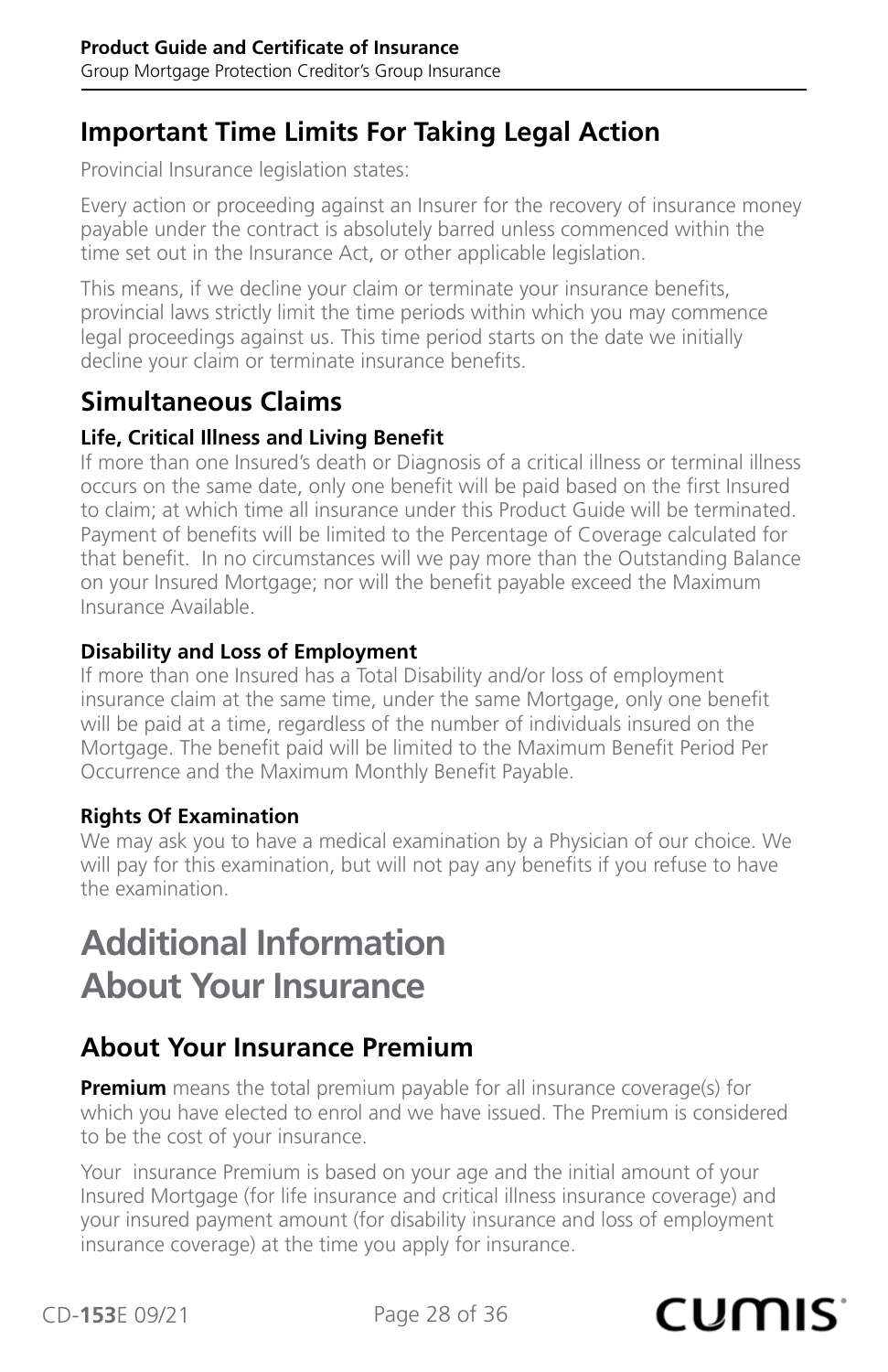#### **Premium Payments**

Your insurance Premium, plus applicable taxes, is payable to Co-operators Life and is withdrawn from the account you specified, and in accordance with terms on your Insurance Enrolment. Premium billing starts in the month in which we issue your insurance coverage.

#### **Missed Premium Payments and Grace Period**

To keep your insurance in force, your Premium must be paid when due.

#### **Grace Period**

If your Premium is not paid when due and remains unpaid, your insurance coverage will remain in force for a grace period of 75 days. After this time, your insurance will lapse (that is, automatically end) and you will not have any insurance coverage under this Product Guide.

The Grace Period will not apply if this Policy is terminated by us or by the Group Policyholder.

#### **Claim arising during Grace Period**

If you die, become Totally Disabled, are Diagnosed with a critical illness or terminal illness, or experience an involuntary loss of employment during the Grace Period, we will calculate any insurance benefits that may be payable based on the end of the period to which your last payment of Premium applied. We may also deduct any unpaid Premium from any insurance benefits that may be payable.

#### **Multi Insured Discount**

A Premium discount will apply if more than one Insured, as shown on your Insurance Enrolment, has been issued coverage for the same type of insurance on the Mortgage.

Premium will be calculated for each Insured and added together. The discount will be applied on the total Premium and will be adjusted according to the number of Insureds with the same type of benefit.

#### **Adding to your Insurance Coverage**

If additional insurance benefit coverage(s) are being added to existing active insurance coverage on your certificate, you will continue to pay the same Premium for the insurance benefit(s) currently in force. The Premium amount for the new insurance benefit(s) will be based on your current age as of the Requested Effective Date for the new benefit(s). A Premium discount may apply as explained in the Multi Insured Discount section.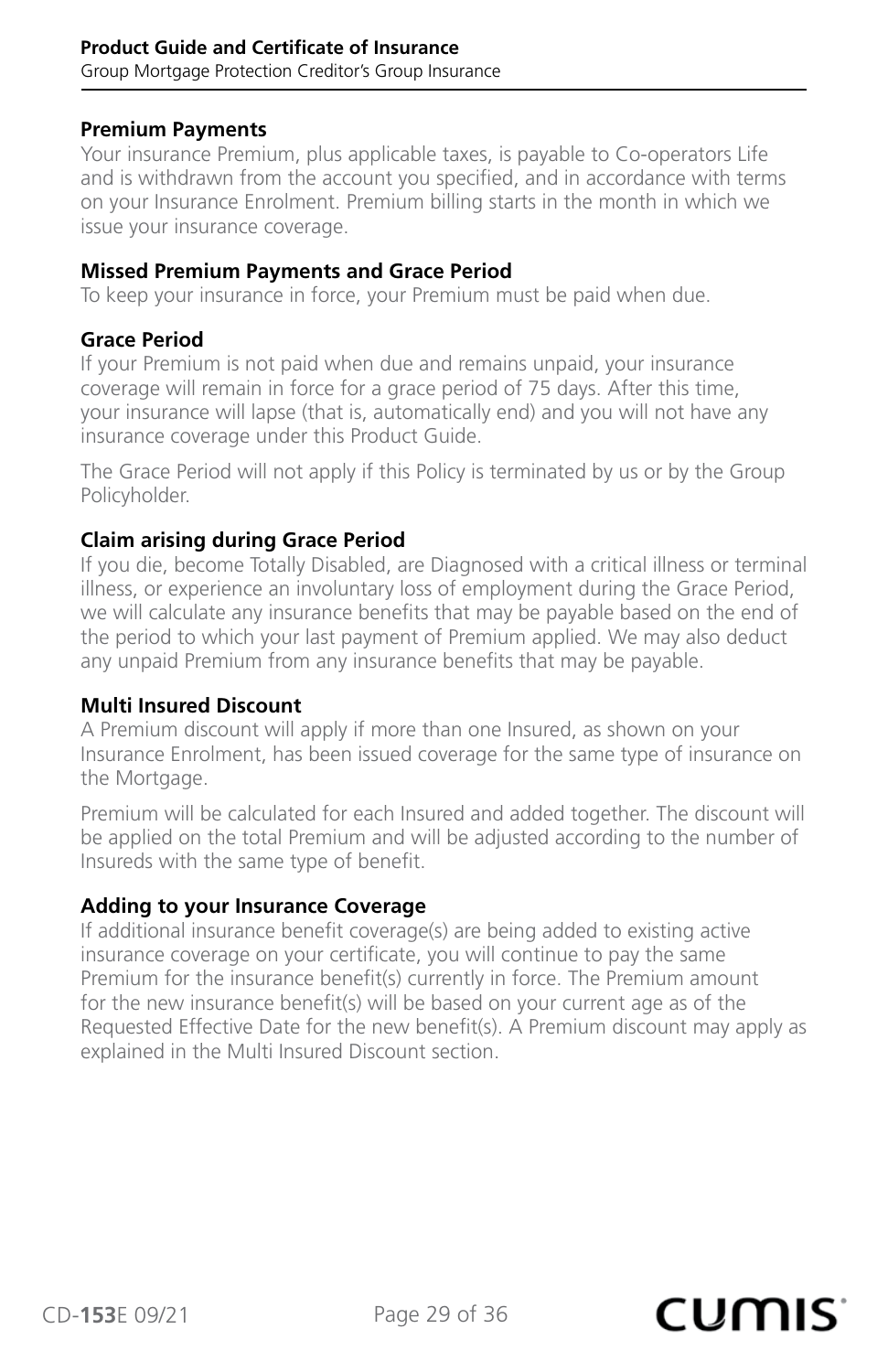#### <span id="page-29-0"></span>**Premium Reduction**

You may be eligible for a Premium reduction if you have made, in addition to your regular Mortgage payments, one or more lump sum payments to the Group Policyholder totaling \$5,000 or more to pay down the balance of your Insured Mortgage. Upon receipt of your written request, along with written confirmation from the Group Policyholder of your lump sum payment(s) and current Outstanding Balance, we will adjust the amount of life insurance and/or critical illness insurance Premium you will pay going forward based on:

- the attained ages of all Insureds as of the Requested Effective Date shown on your Insurance Enrolment; and
- our Premium rates in effect as of the Requested Effective Date shown on your Insurance Enrolment.

#### **Premium Rate Changes**

Under the terms of the Group Policy, we may change Premium rates on written notice to the Group Policyholder. Written notice will also be sent to you by regular mail to your address as it appears on file, at least 30 days before the Premium rate is changed. Except in cases where a change in legislation or regulation directly affects the insurance coverage provided under the Group Policy, the Premium rate will not be changed more than once in any twelve (12) month period.

## **Cancellation Of Certificate Or Policy**

We reserve the right to cancel the Group Policy. If this happens, your Group Policyholder will notify you at least 30 days before the effective date of cancellation, and we will honour all valid claims arising before that date.

#### **Currency**

All amounts payable to or by us shall be in Canadian dollars.

#### **Material Misrepresentation**

A material misrepresentation occurs if you do not answer required health, smoking status or other questions correctly or completely (that is, if you fail to disclose information or give incorrect information relating to your Insurance Enrolment or at time of claim) and we provide you with insurance coverage that we would not have issued if you answered the questions correctly and completely.

If you misrepresent information which is material or important to your insurance, your insurance may be void from the beginning and treated as if never in force. In case of misrepresentation, we would decline your insurance coverage, deny any pending claim, and except for fraud, refund your Premium less our applicable processing fee.

#### CD-**153**E 09/21 Page 30 of 36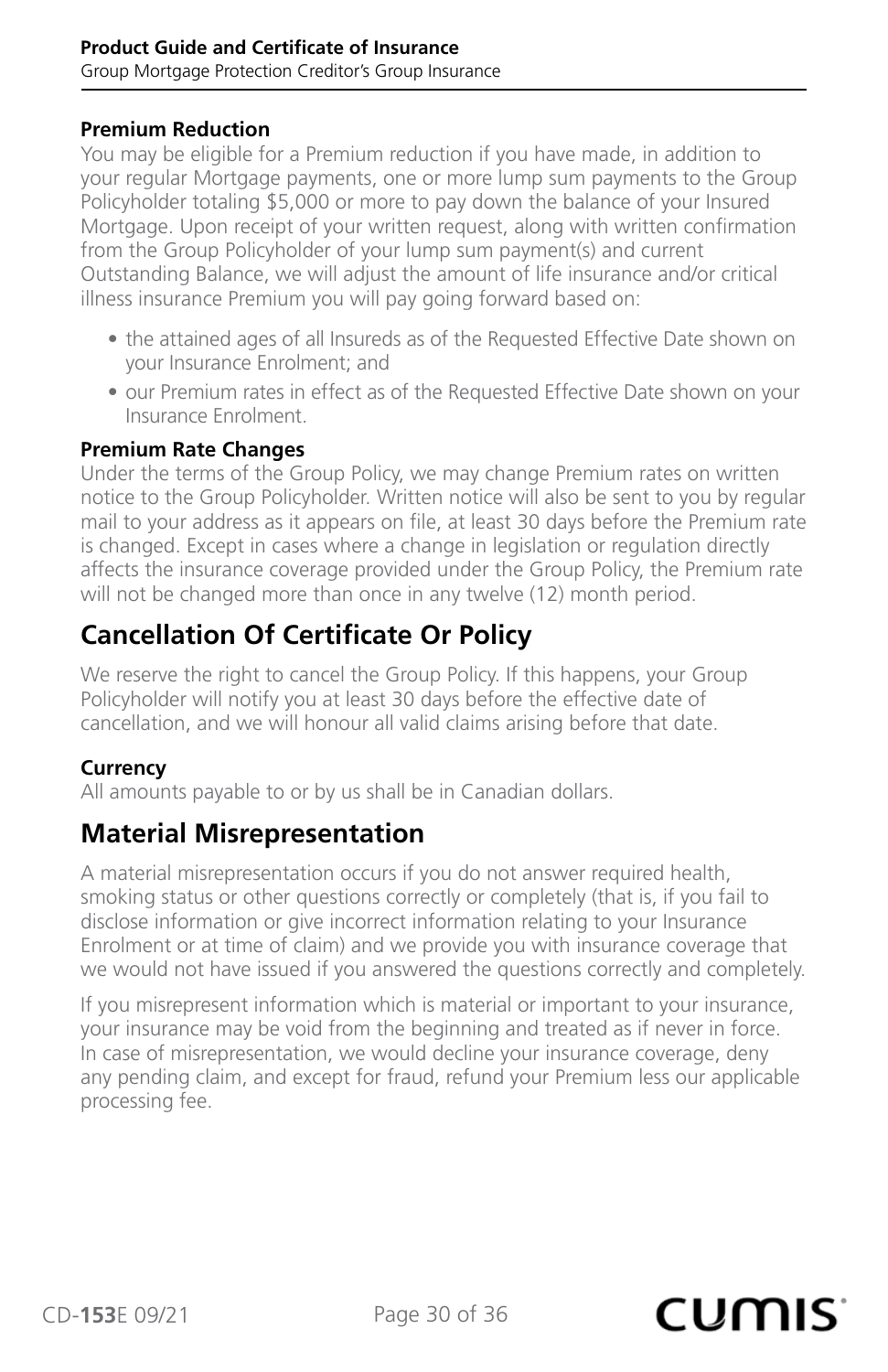#### <span id="page-30-0"></span>**Misstatement Of Age**

If you misstated your age on your Insurance Enrolment and as a result your correct age would have made you ineligible for Group Mortgage Protection insurance coverage, the liability of Co-operators Life Insurance Company is limited to a refund of Premium paid, and your insurance will be void as if it never existed.

If you would have been eligible for coverage based upon your correct age, we will make any adjustments to insurance benefits, Premium or term that are necessary to continue coverage.

#### **Misrepresentation of Smoking Status**

If you misstated your smoking status or habits on your Insurance Enrolment, we will consider this a material misrepresentation and your insurance would be void from the beginning (that is, treated as if never in force). If this happened, we would decline your claim and, except for fraud, refund your Premium, less our applicable processing fee.

## **Contestability Of Coverage**

#### **Contestability Period**

If you make a claim for insurance benefits within the first two years of coverage, we will review the information you provided in your Insurance Enrolment to confirm that it is correct and complete. We will determine whether or not material misrepresentation is applicable.

Except, if you misstate your age or smoking status on your Insurance Enrolment, once your insurance has been in force for more than two years, we will generally only review your information if there is evidence of fraud. This two-year period is sometimes referred to as the Contestability Period and is a concept set out in provincial insurance legislation.

## **If You Have a Complaint**

There may be times when you feel we haven't met your expectations, and we welcome the opportunity to try to make things right. If you have a concern about your claim, policy or the service you've received, there are simple steps you can take to have your voice heard. To get started, please visit our company website for further details on our complaint handling process. [https://www.cumis.com/en/](https://www.cumis.com/en/about-cumis/Pages/credit-mortgage-protection-complaint-resolution-process.aspx) [about-cumis/Pages/credit-mortgage-protection-complaint-resolution-process.aspx](https://www.cumis.com/en/about-cumis/Pages/credit-mortgage-protection-complaint-resolution-process.aspx)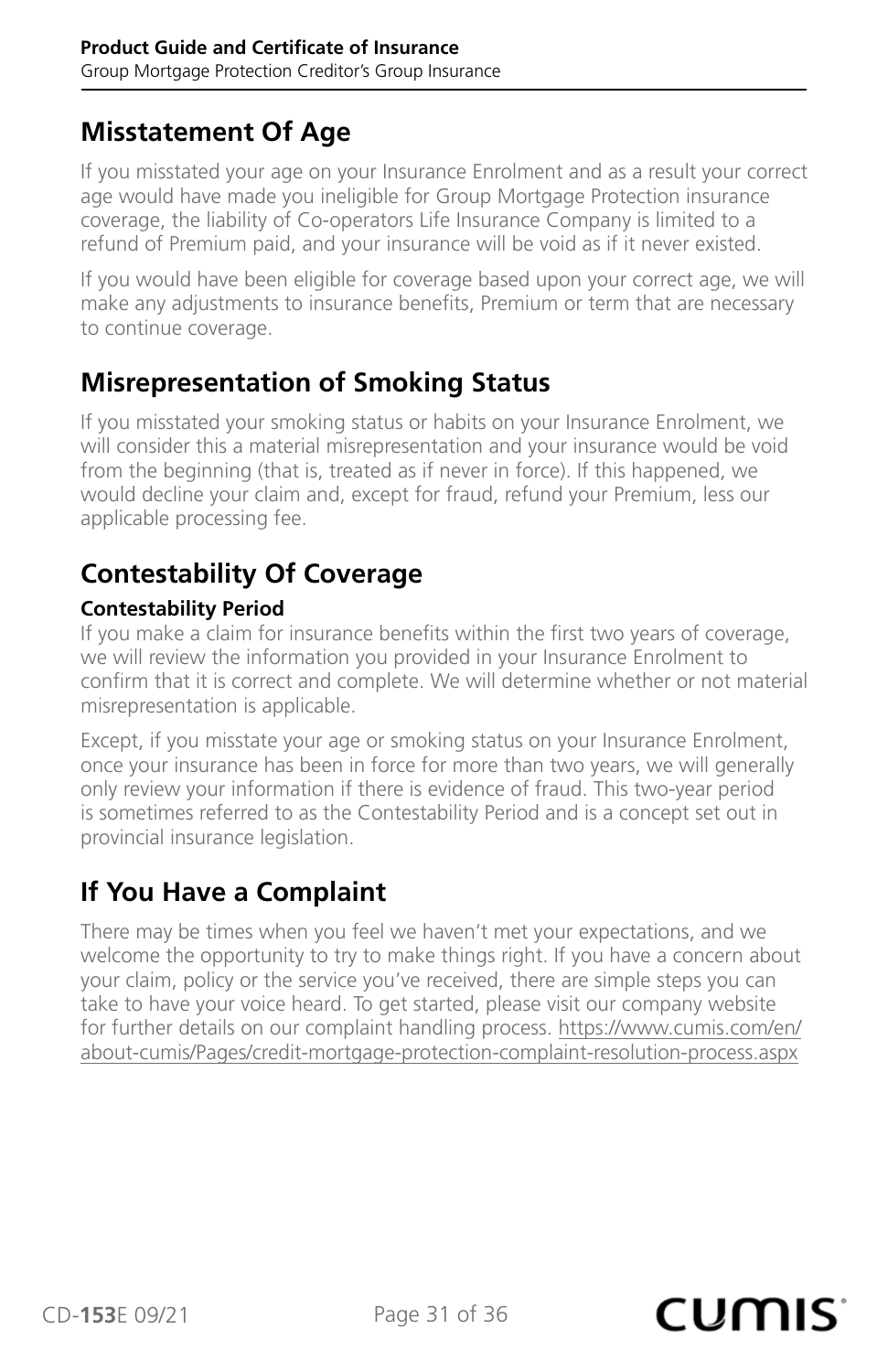## <span id="page-31-0"></span>**How To Cancel Insurance Coverage**

Your insurance coverage with Co-operators Life is entirely voluntary and you may cancel it at any time.

However, you should keep in mind any conditions on your Mortgage which may require you to obtain insurance for the security of the Group Policyholder.

To cancel your insurance, please contact the Group Policyholder Contact shown on your Insurance Enrolment.

If you cancel your insurance coverage within 30 days of your Effective Date of Insurance, provided no claim has been made, you will receive a full refund of any Premium that you have paid, and the insurance coverage will be deemed never to have been in force.

You may also cancel this insurance any time after the 30 day review period, in accordance with this Product Guide, with no Premium refund, unless required by law.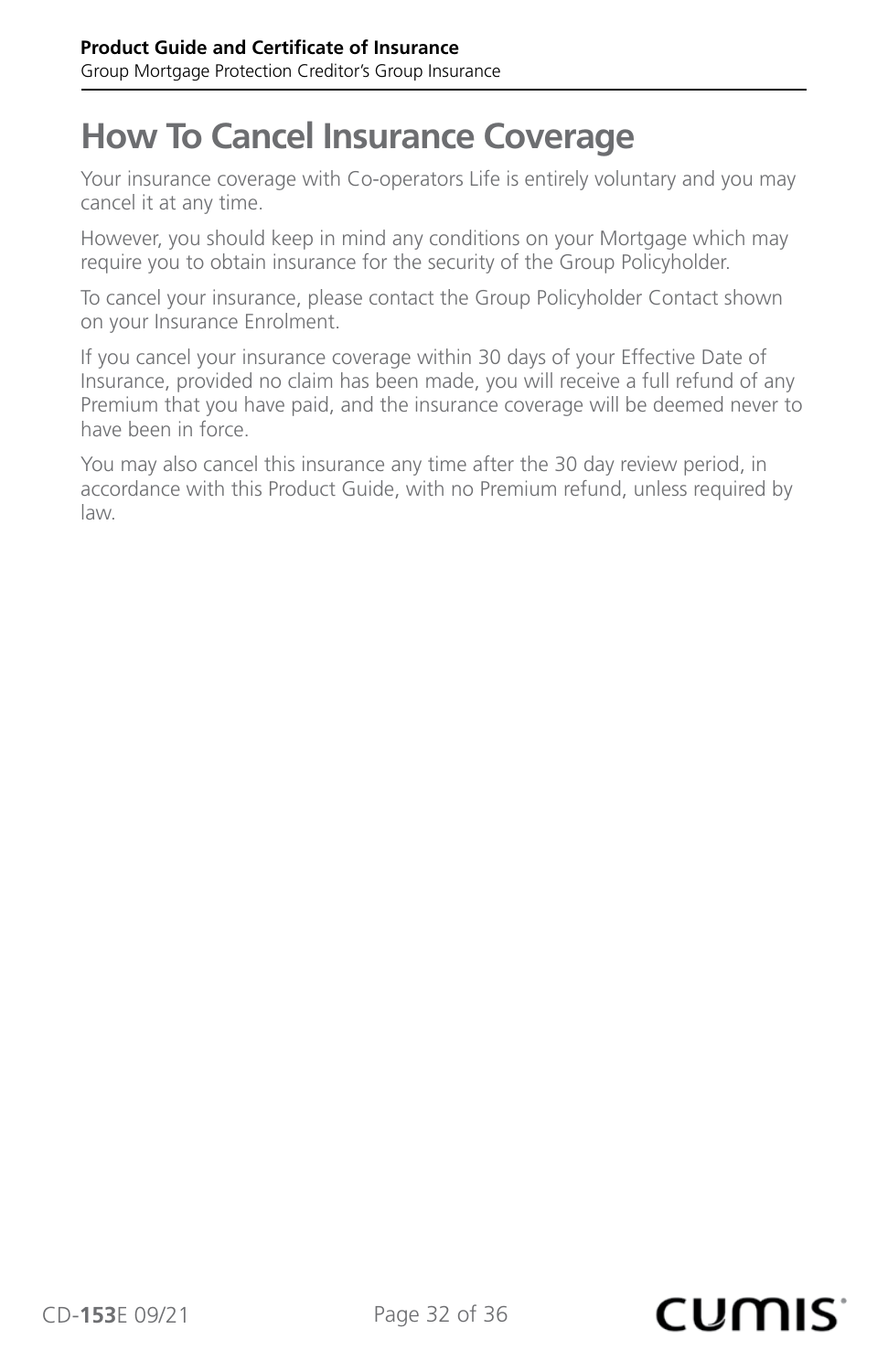## <span id="page-32-0"></span>**Definitions**

 *In this Product Guide, certain words and phrases have specific meanings. These terms are explained in this section and in other places throughout this document.*

**Accrued Interest** is the interest owing on the Outstanding Balance of your Insured Mortgage from the date of the last payment, as determined by the Group Policyholder, to the date of your death or the Date of Diagnosis of your critical illness or terminal illness, depending on the insurance benefit payable, not to exceed 180 days.

**Actively at Work** means you were working at any occupation for wages or profit and were capable of carrying out the substantial and material duties of that occupation for at least 20 hours per week for two consecutive weeks immediately preceding the Requested Effective Date or, if not, at any time between the Requested Effective Date and the date of Total Disability

**Activities of Daily Living** has the meaning ascribed to it under section "Terms Specific to Disability and What They Mean".

**Appropriate Medical Care** means you are undergoing available medical treatment. This includes, but is not limited to, taking pills or any prescription medication, receiving injections for any condition, and undergoing investigative medical tests for the illness, disease or bodily injury for which you have made your claim. The treatment must be effective, as determined by us, in assisting you with rehabilitation and restoration of functional capacity on a timely basis, including, but not limited to, participation in an occupational therapy program, physiotherapy, psychological or psychiatric counseling, or a pain behaviour modification program.

#### **Approved Fixed Term Loan Amount**

means the initial balance of your Mortgage approved by the Group Policyholder as of the Requested Effective Date shown on your Insurance Enrolment.

**Business** means a sole proprietorship, partnership, corporation or other entity operating a business or farm that is indebted to the Group Policyholder under a loan.

**Date of Diagnosis** means the date in which a final Diagnosis is made following the completion of testing and, in the presence of cancer, the date confirmed through biopsies, in order to determine the presence and extent of a certain disease or condition.

**Diagnosis** and **Diagnosed** mean a definitive written diagnosis of a medical condition made by a Licensed Physician qualified to make that diagnosis.

**Effective Date of Insurance** means the later of the Requested Effective date indicated on your Insurance Enrolment, or, the date you have been notified by us in writing that your insurance coverage has been issued.

**Elimination Period** is like a waiting period and is counted as a consecutive number of days beginning on the date of your Total Disability or the date of your involuntary loss of employment; and can be either Non-Retroactive or Retroactive (for disability insurance only). We will start paying insurance benefits as of the expiry of the Elimination Period.

- a) **Non-Retroactive Elimination Period** means we will not pay benefits retroactively to the start of your Total Disability or involuntary loss of employment.
- b) **Retroactive** means we will pay insurance benefits retroactively to the start of your Total Disability.

**Employed** and **Employment** mean working for an employer who pays you wages or a salary. Employed does not include being Self-Employed.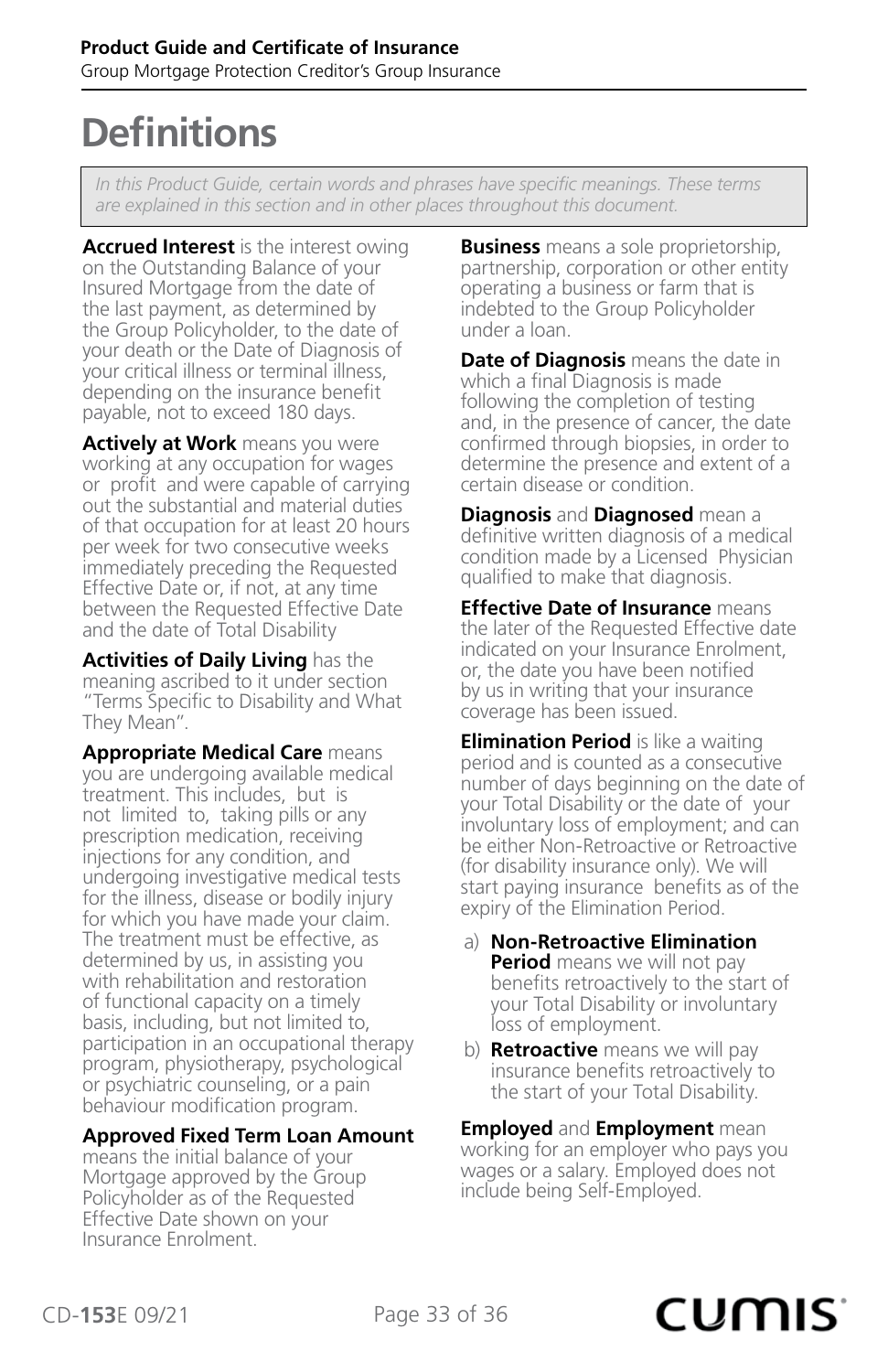**Formal Notice** is deemed to occur if you receive, from your employer, a formal written communication which indicates that you have or will be losing your job.

**Grace Period** means the period of time your Premium is not paid when due and remains unpaid. Your insurance coverage will remain in force for a grace period of 75 days, after which time your insurance will lapse.

**Group Policy** means the creditor's group insurance policy issued by Co-operators Life to the Group Policyholder which makes life insurance, disability insurance, critical illness insurance and/or loss of employment insurance available to all eligible individuals who choose to enrol and pay the required Premium.

**Group Policyholder** means the Group Policyholder specified on your Insurance Enrolment.

**Informal Notice** is deemed to occur if your employer has advised you verbally or through other means of communication that you have or will be losing your job.

**Insurance Enrolment** means the form completed and signed by you to enrol for one or more types of insurance available under the Group Policy.

**Insured** means an individual, including you, who has enrolled and has met all eligibility requirements for one or more types of insurance under the Group Policy.

**Insured Mortgage** means the amount of your Mortgage for which we have issued insurance coverage for you and for which you have paid the Premium. The amount of insurance coverage on your Mortgage may be less than your Approved Mortgage Amount.

**Interim Insurance Coverage** is

the period of time between the Requested Effective Date of insurance and the disbursement date of Mortgage funds.

**Layoff** means a suspension of your Employment initiated by your employer, with a possibility of resumption, during which your employer does not pay you any compensation.

#### **Licensed Physician** or **Physician**

means a person who is legally licensed to practise medicine by the licensing authority of the provincial jurisdiction in which he or she is practising within the scope of his or her licensed authority.

**Mortgage** means the principal amount the Group Policyholder has agreed to lend to you for a fixed term, as of the Requested Effective Date shown on your Insurance Enrolment, which you have a legal obligation to repay and which is secured by real property or for Business purposes. For the purposes of the creditor's group insurance coverage provided to you under this Product Guide, Mortgage may also include a fixed term loan secured by personal property or an unsecured fixed term loan.

#### **Mortgage Pre-Payment Penalty**

means, if provided by the terms of your Mortgage contract with the Group Policyholder, a monetary penalty which the Group Policyholder may assess if your Mortgage is prepaid, in full or in part, within a specified time period.

**Outstanding Balance** means the Outstanding Balance of your Insured Mortgage, as calculated by the Group Policyholder.

**Percentage of Coverage** means the insurance coverage amount divided by the approved loan and/or repayment amount expressed as a percentage.

**Premium** means the total premium payable for all insurance coverage(s) for which you have elected to enrol and we have issued. The Premium is considered to be the cost of your insurance.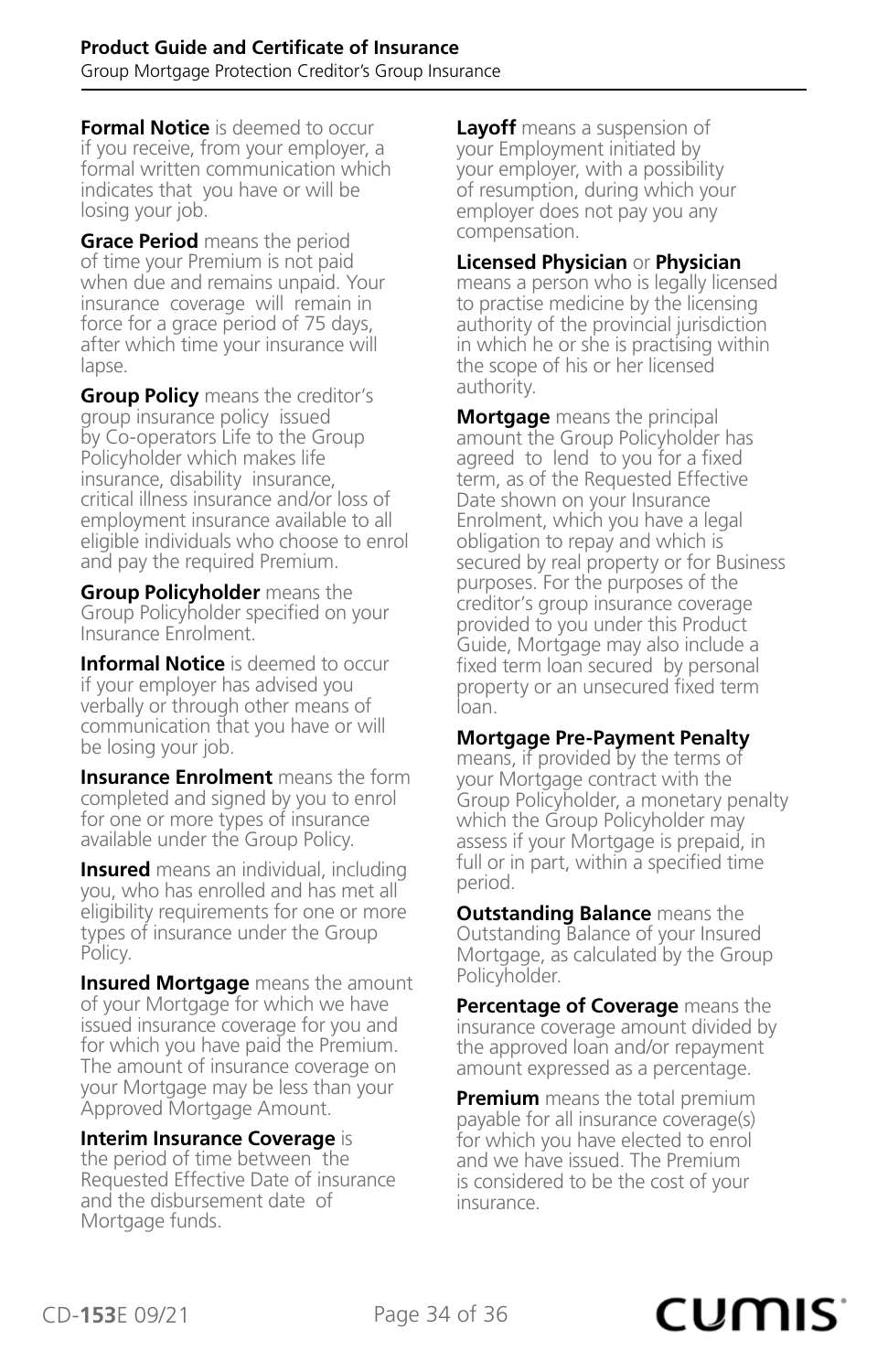**Principal Occupation** means the occupation from which you derived at least 75 per cent of your gross pay for the 12 month period immediately preceding the date of your Total Disability.

**Refinance** means you and the Group Policyholder agree to Refinance, replace, renew, extend or otherwise amend your Insured Mortgage.

**Requested Effective Date** is the date you have applied for each type of insurance as shown on your Insurance Enrolment.

**Return to Work** means the date the Insured returns to work part-time, fulltime or progressively, or on a temporary assignment, whether to carry out his normal duties, or any other duties.

**Seasonal Employee** means your occupation is solely and directly subject to specific, identifiable and predictable periods of time during each calendar year when work is unavailable due to seasonal changes in the weather or other natural, non-economic factors which limit the period of time during which you are able to perform your occupation.

**Self-Employed** means working for income derived directly from a Business you own, including a trade, occupation, profession, partnership, corporation or other entity in which you have an ownership interest of sufficient magnitude to influence, control or direct your continuing and future Employment.

**Settlement Interest** means interest on the Outstanding Balance of your Insured Mortgage which we will pay as part of the insurance benefit. It is calculated, at a rate and for a term as determined by us, from the date of your death or the Date of Diagnosis of your critical Illness or terminal illness, depending on the insurance benefit payable, not to exceed 90 days.

**Specialist** means a Licensed Physician who has been trained in the specific area of medicine relevant to the covered critical illness condition for which a benefit is being claimed and who has been certified by a specialty examining board. In the absence or unavailability of a Specialist and as approved by us, a condition may be Diagnosed by a qualified Licensed Physician practicing in Canada.

**Suicide** means you die as a result of attempting to take your own life, regardless of your state of mind and whether you are aware or not of the result of your actions, within two years after the Effective Date of Insurance.

#### **Unemployment Compensation**

means monetary and/or other benefits provided by any applicable federal or provincial Employment insurance program or Employment assistance program.